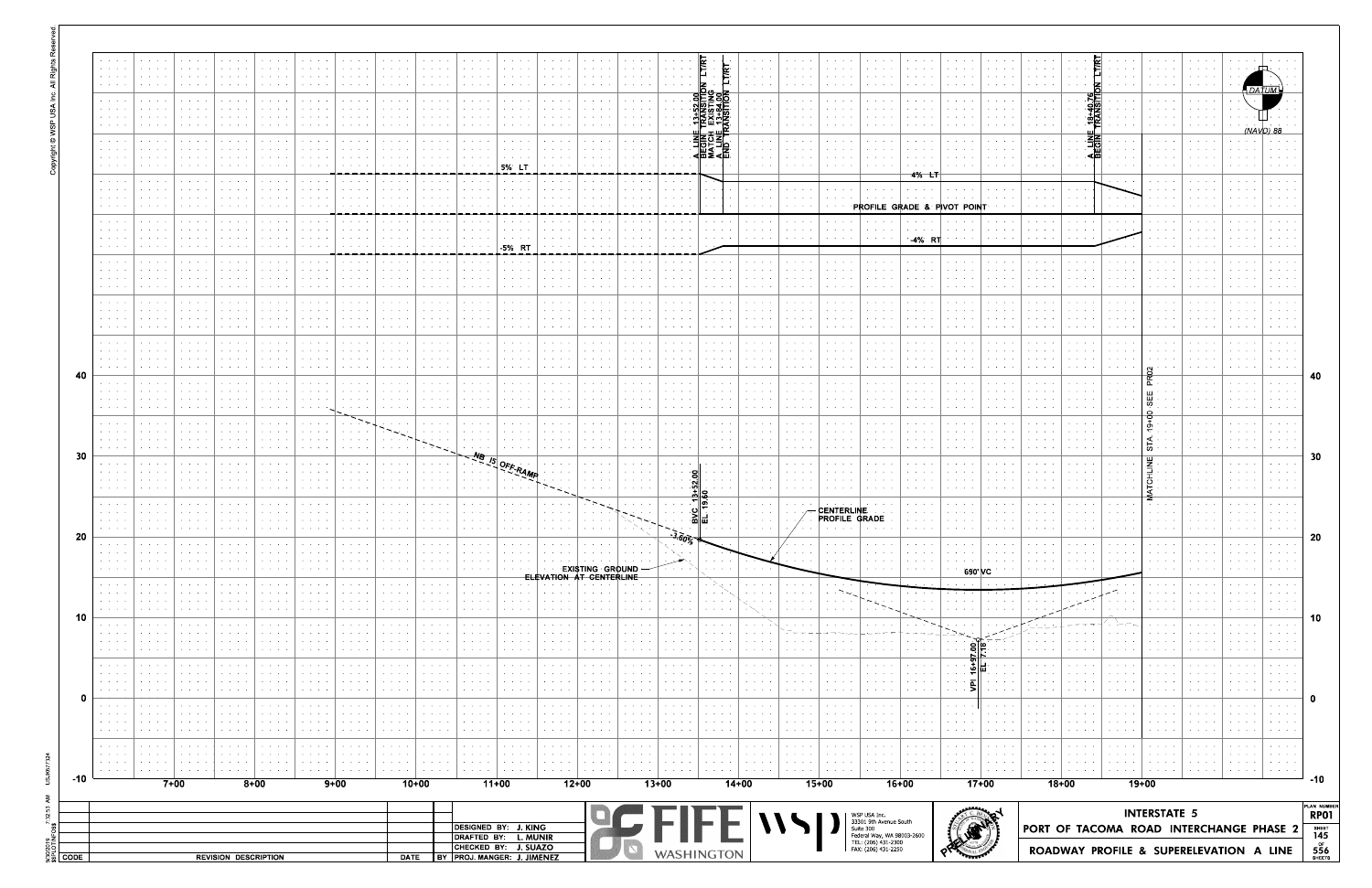|      | $\mathbf{a} = \mathbf{a} + \mathbf{a}$ .<br>$\alpha$ , and $\alpha$ , and<br><b>Service</b><br>$\mathcal{A}=\mathcal{A}=\mathcal{A}$ .                                                   | <b>All All All A</b><br>.                                              |         | <b>Service Control</b>                               | $\mathbf{A}=\mathbf{A}+\mathbf{A}+\mathbf{A}+\mathbf{A}$ | $\mathbf{a} = \mathbf{a} + \mathbf{a} + \mathbf{a}$ . $\mathbf{a}$                                                        | $\alpha$ , $\alpha$ , $\alpha$ , $\alpha$ , $\alpha$                  |                                                                                          |                                                                                                 |                                                                                                   |                                                                      |                                                                  |                                                                                                                            |                                   |                                                                                                                                      | $\mathbf{a} = \mathbf{a} + \mathbf{a} + \mathbf{a} + \mathbf{a}$                                            |                              | <b>All Angeles</b>      | <b>Service Control</b>                                        | $\mathbf{a} = \mathbf{a} + \mathbf{a} + \mathbf{a}$ | <b>Service Control</b>                                                                                                          | <b>Contract Contract Contract</b>                                                      | <b>CALLACTA CALL</b><br>.                                                                                                                                                                                                                                                                                                                                                                                                    | $\mathbf{A}=\mathbf{A}+\mathbf{A}+\mathbf{A}+\mathbf{A}$<br>the committee of<br><b>Contract Contract Contract</b> | $\mathbf{A}=\mathbf{A}+\mathbf{A}+\mathbf{A}$                                                                        | ROADWAY INTERSECTION<br>SEE SHEET IP XX                                                                                                            | <b>Contract Contract</b>                                                                                                             | $\mathbf{a} = \mathbf{a} + \mathbf{a} + \mathbf{a}$<br>بالمعاملة<br>$\mathbf{r} = \mathbf{r} + \mathbf{r} + \mathbf{r}$ | <b>All Angeles</b>                                                                                                        |                                                               |                                                                                                                                      |                            |
|------|------------------------------------------------------------------------------------------------------------------------------------------------------------------------------------------|------------------------------------------------------------------------|---------|------------------------------------------------------|----------------------------------------------------------|---------------------------------------------------------------------------------------------------------------------------|-----------------------------------------------------------------------|------------------------------------------------------------------------------------------|-------------------------------------------------------------------------------------------------|---------------------------------------------------------------------------------------------------|----------------------------------------------------------------------|------------------------------------------------------------------|----------------------------------------------------------------------------------------------------------------------------|-----------------------------------|--------------------------------------------------------------------------------------------------------------------------------------|-------------------------------------------------------------------------------------------------------------|------------------------------|-------------------------|---------------------------------------------------------------|-----------------------------------------------------|---------------------------------------------------------------------------------------------------------------------------------|----------------------------------------------------------------------------------------|------------------------------------------------------------------------------------------------------------------------------------------------------------------------------------------------------------------------------------------------------------------------------------------------------------------------------------------------------------------------------------------------------------------------------|-------------------------------------------------------------------------------------------------------------------|----------------------------------------------------------------------------------------------------------------------|----------------------------------------------------------------------------------------------------------------------------------------------------|--------------------------------------------------------------------------------------------------------------------------------------|-------------------------------------------------------------------------------------------------------------------------|---------------------------------------------------------------------------------------------------------------------------|---------------------------------------------------------------|--------------------------------------------------------------------------------------------------------------------------------------|----------------------------|
|      | $\mathcal{A}=\mathcal{A}=\mathcal{A}$ .<br>$\alpha$ , $\beta$ , $\alpha$ , $\alpha$<br>$\alpha$ , $\alpha$ , $\alpha$ , $\alpha$                                                         | <b>Contractor</b>                                                      |         | $\alpha$ , $\alpha$ , $\alpha$ , $\alpha$ , $\alpha$ | $\ddot{\phantom{1}}$                                     | .<br>$\alpha$ , $\beta$ , $\alpha$ , $\beta$<br>$\bullet$ .<br><br><br><br><br><br><br><br><br><br><br><br>               |                                                                       | 11<br>1911<br>1911                                                                       |                                                                                                 |                                                                                                   |                                                                      | $\mathbf{A} = \mathbf{A} + \mathbf{A} + \mathbf{A} + \mathbf{A}$ | <b>All Angels</b><br>$\mathcal{A}=\mathcal{A}=\mathcal{A}=\mathcal{A}$                                                     | 꾋<br>Ϋ́                           |                                                                                                                                      | <b>Contract Ave</b>                                                                                         |                              |                         | <b>Contract Contract Contract</b>                             |                                                     |                                                                                                                                 | <b>Contract Advised</b><br><b>All Angels</b><br>$\alpha$ , and $\alpha$ , and $\alpha$ | $\mathbf{a} = \mathbf{a} + \mathbf{a} + \mathbf{a} + \mathbf{a} + \mathbf{a} + \mathbf{a} + \mathbf{a} + \mathbf{a} + \mathbf{a} + \mathbf{a} + \mathbf{a} + \mathbf{a} + \mathbf{a} + \mathbf{a} + \mathbf{a} + \mathbf{a} + \mathbf{a} + \mathbf{a} + \mathbf{a} + \mathbf{a} + \mathbf{a} + \mathbf{a} + \mathbf{a} + \mathbf{a} + \mathbf{a} + \mathbf{a} + \mathbf{a} + \mathbf{a} + \mathbf{a} + \mathbf{a} + \mathbf$ | <b>Contract Contract</b>                                                                                          | <b>Contract Contract</b>                                                                                             |                                                                                                                                                    |                                                                                                                                      | $\mathbf{A}=\mathbf{A}+\mathbf{A}+\mathbf{A}+\mathbf{A}$<br><b>Service Control</b>                                      | <b>All Angeles</b>                                                                                                        |                                                               | DATUM.                                                                                                                               |                            |
|      | <b>Service</b> State<br>$\alpha = \alpha = \alpha$<br>$\alpha = \alpha + 1$ , $\alpha$                                                                                                   | .<br><b>Contract Contract</b>                                          |         | <b>Contractor</b>                                    |                                                          | and a state of the<br>and a state                                                                                         |                                                                       | - ⊠                                                                                      | منام المعاد                                                                                     |                                                                                                   |                                                                      |                                                                  | <b>Contract</b>                                                                                                            | 롦                                 | $\mathcal{A}=\mathcal{A}=\mathcal{A}$ .                                                                                              |                                                                                                             |                              |                         | <b>Contract Contract</b>                                      |                                                     |                                                                                                                                 | <b>Contract Contract</b><br>$\mathbf{a} = \mathbf{a} + \mathbf{a} + \mathbf{a}$        |                                                                                                                                                                                                                                                                                                                                                                                                                              | .                                                                                                                 | .<br><b>Contract Contract</b>                                                                                        |                                                                                                                                                    |                                                                                                                                      | and a state of<br>$\sim$ 100 $\sim$ 100 $\sim$                                                                          | .                                                                                                                         |                                                               | (NAVD) 88                                                                                                                            |                            |
|      | $\alpha$ , $\alpha$ , $\alpha$ , $\alpha$<br>$\mathcal{A}^{\mathcal{A}}$ , and $\mathcal{A}^{\mathcal{A}}$ , and<br>$\mathbf{z}=(\mathbf{z}_1,\ldots,\mathbf{z}_n)$                      | .<br>والموالين                                                         |         | contract and a<br><b>Contract Contract</b>           |                                                          |                                                                                                                           |                                                                       | ≺ш<br>$\cdots$                                                                           | and a state of the                                                                              | the contract of the con-<br>$\alpha$ , $\alpha$ , $\alpha$ , $\alpha$ , $\alpha$                  | 5%                                                                   |                                                                  |                                                                                                                            | ⊲⊡                                | and the control of                                                                                                                   | and a state of<br>and a con-                                                                                | $\sim$ 100 $\sim$ 100 $\sim$ |                         | ROADWAY INTERSECTION                                          |                                                     |                                                                                                                                 | contract and support the<br><b>Service Control</b>                                     | .                                                                                                                                                                                                                                                                                                                                                                                                                            | and a state                                                                                                       | .<br>$\mathbf{a} = \mathbf{a} + \mathbf{a} + \mathbf{a}$                                                             |                                                                                                                                                    | . ∢∣<br>$\sim$ 100 $\sim$                                                                                                            | and a state of                                                                                                          |                                                                                                                           | <b>Contract Contract</b>                                      | $\mathbf{r} = \mathbf{r} + \mathbf{r}$ .                                                                                             |                            |
|      | $\alpha = \alpha + \beta$ , $\alpha$<br>$\alpha$ , $\beta$ , $\alpha$ , $\alpha$ , $\alpha$<br>$\mathcal{A}^{\mathcal{A}}$ , and $\mathcal{A}^{\mathcal{A}}$ , and                       | <b>Contract Contract Street</b><br>and a state of                      |         |                                                      |                                                          |                                                                                                                           | and a state of                                                        |                                                                                          |                                                                                                 |                                                                                                   | <b>PROFILE GRADE &amp; PIVOT POINT</b>                               |                                                                  |                                                                                                                            |                                   |                                                                                                                                      |                                                                                                             |                              | and a state of          | SEE SHEET IP XX<br>and a state of                             |                                                     |                                                                                                                                 | contract and support the                                                               | and a state of                                                                                                                                                                                                                                                                                                                                                                                                               | the company of the company                                                                                        | 2% LT<br>and a state of                                                                                              |                                                                                                                                                    |                                                                                                                                      | and a state of the                                                                                                      |                                                                                                                           |                                                               |                                                                                                                                      |                            |
|      | $\mathbf{z}=(\mathbf{z}_1,\ldots,\mathbf{z}_n)$<br>$\mathcal{A}=\mathcal{A}=\mathcal{A}$ .<br>$\alpha$ , $\alpha$ , $\alpha$ , $\alpha$<br>$\mathcal{A}=\mathcal{A}=\mathcal{A}$ .       | <b>Contract Contract</b><br>e se se<br>.                               |         | .                                                    | and a state of the                                       |                                                                                                                           | $\cdot$ $\cdot$ $\cdot$                                               | <b>Contract Contract Contract</b><br>$\mathcal{A}=\mathcal{A}=\mathcal{A}=\mathcal{A}$ . | $\mathbf{a} = \mathbf{a} + \mathbf{a} + \mathbf{a}$ .<br>$\alpha$ , and $\alpha$ , and $\alpha$ | the contract of the con-                                                                          | $-5%$                                                                |                                                                  |                                                                                                                            |                                   |                                                                                                                                      | and a state                                                                                                 |                              |                         | خالخ<br>미수<br>$\sigma_{\rm{eff}}$ , $\sigma_{\rm{eff}}$<br>계방 |                                                     | .                                                                                                                               | the contract of the con-<br>$\sim$ $\sim$ $\sim$ $\sim$<br><b>Service Control</b>      | $\cdots$<br>and a state of                                                                                                                                                                                                                                                                                                                                                                                                   | $\mathbf{A}=\mathbf{A}+\mathbf{A}+\mathbf{A}$                                                                     | 2% R1<br>$\alpha$ , $\alpha$ , $\alpha$ , $\alpha$ , $\alpha$<br>$\mathbf{r} = \mathbf{r} + \mathbf{r} + \mathbf{r}$ |                                                                                                                                                    | and a state of the                                                                                                                   | and a state<br>$\mathbf{r} = \mathbf{r} + \mathbf{r}$ .<br>$\cdots$<br>and a state of                                   |                                                                                                                           |                                                               | .<br>and a state of the                                                                                                              |                            |
|      | $\mathbf{a} = \mathbf{a} + \mathbf{a}$ .<br>$\mathbf{z} = \mathbf{z} + \mathbf{z}$<br>$\mathbf{r} = \mathbf{r} + \mathbf{r}$                                                             | .                                                                      |         | contract and                                         |                                                          | .                                                                                                                         | $\alpha$ , $\alpha$ , $\alpha$ , $\alpha$ , $\alpha$                  |                                                                                          |                                                                                                 |                                                                                                   |                                                                      |                                                                  |                                                                                                                            |                                   |                                                                                                                                      | <b>Service Control</b>                                                                                      |                              |                         | Ζ≩.<br>ᅴᆛ                                                     |                                                     |                                                                                                                                 | And American                                                                           | $\mathbf{a} = \mathbf{a} + \mathbf{a} + \mathbf{a} + \mathbf{a} + \mathbf{a} + \mathbf{a} + \mathbf{a} + \mathbf{a} + \mathbf{a} + \mathbf{a} + \mathbf{a} + \mathbf{a} + \mathbf{a} + \mathbf{a} + \mathbf{a} + \mathbf{a} + \mathbf{a} + \mathbf{a} + \mathbf{a} + \mathbf{a} + \mathbf{a} + \mathbf{a} + \mathbf{a} + \mathbf{a} + \mathbf{a} + \mathbf{a} + \mathbf{a} + \mathbf{a} + \mathbf{a} + \mathbf{a} + \mathbf$ | <b>State State</b>                                                                                                | <b>Contractor</b>                                                                                                    |                                                                                                                                                    | <b>All All And</b>                                                                                                                   | <b>Contractor</b><br>$\cdots$                                                                                           | .                                                                                                                         | <b>Contract Contract</b>                                      | .                                                                                                                                    |                            |
|      | $\mathcal{A}=\mathcal{A}=\mathcal{A}$ .<br>$\mathbf{a} = \mathbf{a} + \mathbf{a}$ .<br>$\mathcal{A}=\mathcal{A}=\mathcal{A}$                                                             | and a state of<br><b>Contract Contract</b>                             |         | <b>Contract Contract</b>                             |                                                          | .<br>.                                                                                                                    | .<br>.                                                                |                                                                                          |                                                                                                 | <b>Contract Contract</b>                                                                          |                                                                      |                                                                  | and a state                                                                                                                |                                   |                                                                                                                                      | <b>Contract Contract</b>                                                                                    |                              |                         | ⊲ບ<br>and a structure                                         |                                                     |                                                                                                                                 | and a state of the<br>and a state of                                                   |                                                                                                                                                                                                                                                                                                                                                                                                                              | .<br>.                                                                                                            | <b>Contract Contract</b><br>.                                                                                        |                                                                                                                                                    | <b>Contract Contract</b>                                                                                                             | and a state of<br>and a state<br>$\cdots$                                                                               |                                                                                                                           |                                                               | .<br>e a contro                                                                                                                      |                            |
|      | $\sim$ $\sim$ $\sim$ $\sim$<br>$\mathcal{A}=\mathcal{A}=\mathcal{A}$ .<br>$\mathbf{a} = \mathbf{a} + \mathbf{a}$ .                                                                       | $\cdots$<br>.                                                          |         | .<br><b>Contract Contract</b>                        |                                                          | .<br><b>Contract Contract</b>                                                                                             | $\cdots$<br>.                                                         |                                                                                          | .<br>.                                                                                          | $\cdots$<br>.                                                                                     |                                                                      |                                                                  | the contract of the con-<br>and a state                                                                                    |                                   | and a state of the                                                                                                                   | $\cdots$<br>and a state                                                                                     | Ō                            |                         | ⊦∣თ<br>ا په                                                   |                                                     |                                                                                                                                 |                                                                                        | $\cdots \cdots \cdots$                                                                                                                                                                                                                                                                                                                                                                                                       | the contract of the                                                                                               | .<br>contractors and                                                                                                 |                                                                                                                                                    | $\cdots$<br>contractors.                                                                                                             | .<br>and a state                                                                                                        |                                                                                                                           | <b>Contract Contract</b>                                      | and a state of<br>.                                                                                                                  |                            |
| -40  | $\mathcal{A}=\mathcal{A}=\mathcal{A}$<br>$\mathcal{L}=\mathcal{L}=\mathcal{L}$<br>$\alpha$ , $\beta$ , $\alpha$ , $\beta$ , $\alpha$<br>$\mathbf{r} = \mathbf{r} + \mathbf{r}$ .         |                                                                        |         | <b>Contract Contract Contract</b>                    |                                                          | $\cdots$                                                                                                                  | $\cdots$                                                              |                                                                                          | .                                                                                               | $\cdots$                                                                                          |                                                                      |                                                                  | <b>All Accessible</b>                                                                                                      |                                   |                                                                                                                                      | and a state                                                                                                 | ຂ<br>គ∣ន<br>$\frac{1}{2}$    |                         |                                                               |                                                     |                                                                                                                                 |                                                                                        |                                                                                                                                                                                                                                                                                                                                                                                                                              | and a state of                                                                                                    | .                                                                                                                    |                                                                                                                                                    | <b>Contract Contract</b>                                                                                                             |                                                                                                                         | $\cdots$                                                                                                                  |                                                               | .                                                                                                                                    | 40                         |
|      | $\alpha = \alpha + \beta$ , $\alpha$<br>$\sim$ $\sim$ $\sim$ $\sim$<br><b>Service</b> State                                                                                              | . .                                                                    |         |                                                      | $\alpha$ , and $\alpha$ , and $\alpha$                   | $\cdots$                                                                                                                  | .<br>$\cdots$                                                         |                                                                                          | .                                                                                               | <b>Contract Contract</b><br>$\cdots$                                                              |                                                                      |                                                                  | $\mathbf{S}$<br>+ 1 m<br>$\frac{2}{5}$                                                                                     |                                   | $\frac{24}{35.0}$<br>회                                                                                                               | $\alpha$ , $\alpha$ , $\alpha$ , $\alpha$ , $\alpha$<br>$\mathcal{A}=\mathcal{A}=\mathcal{A}=\mathcal{A}$   | 꾋팍                           |                         |                                                               |                                                     | <b>Contract Contract</b>                                                                                                        | and a state of                                                                         |                                                                                                                                                                                                                                                                                                                                                                                                                              | <b>Contract Contract</b>                                                                                          | the company<br>$-200'$ VC                                                                                            |                                                                                                                                                    | -0.75%                                                                                                                               | Æ<br>뿝<br>σ.                                                                                                            | <b>Contractor</b><br>$\cdots$                                                                                             | <b>Contract Contract</b>                                      | $\mathbf{r}=(\mathbf{r}_1,\ldots,\mathbf{r}_n)$ .<br>.                                                                               |                            |
|      | $\mathcal{L}^{\mathcal{A}}$ and $\mathcal{L}^{\mathcal{A}}$ and<br>$\mathcal{A}=\mathcal{A}=\mathcal{A}$<br>$\cdot$ $\cdot$ $\cdot$<br>$\mathbf{v}=(\mathbf{v}_1,\ldots,\mathbf{v}_n)$   |                                                                        |         |                                                      | $\alpha$ , and $\alpha$ , and $\alpha$                   | $\begin{array}{cccccccccccccc} \bullet & \bullet & \bullet & \bullet & \bullet & \bullet & \bullet & \bullet \end{array}$ | $\cdots$                                                              | $\sim$ , $\sim$ , $\sim$ , $\sim$                                                        | $\cdots$                                                                                        | <b>Contract Contract</b><br>$\alpha$ , and $\alpha$ , and $\alpha$                                |                                                                      |                                                                  | $rac{1}{\frac{1}{2}}$                                                                                                      |                                   | 200' VC<br>$\sim$ $\sim$                                                                                                             | <b>Service Control</b>                                                                                      |                              | the company's company's | $\cdots$                                                      | $\cdots$                                            | <b>All Angeles</b>                                                                                                              | .<br><b>All Accounts</b>                                                               |                                                                                                                                                                                                                                                                                                                                                                                                                              |                                                                                                                   | 8 न<br>ت (ia                                                                                                         |                                                                                                                                                    | $\mathbf{a} = \mathbf{a} + \mathbf{a} + \mathbf{a}$<br>$\sim$ 100 $\sim$ 100 $\sim$                                                  | $\overline{m}$ .<br>to :                                                                                                | and a state of                                                                                                            |                                                               | <b>All Angeles</b>                                                                                                                   |                            |
| 30   | $\mathbf{a} = \mathbf{a} + \mathbf{a}$ .<br>$\mathbf{z} = \mathbf{z} + \mathbf{z}$<br>$\sim$ $\sim$ $\sim$ $\sim$                                                                        |                                                                        |         |                                                      |                                                          | .                                                                                                                         | and a state of                                                        | <b>Contract Contract</b>                                                                 | .                                                                                               | <b>All America</b>                                                                                |                                                                      |                                                                  |                                                                                                                            |                                   |                                                                                                                                      | <b>Contractor</b>                                                                                           | $\sim$ $\sim$ $\sim$         |                         | <b>Contract Contract</b>                                      |                                                     |                                                                                                                                 | .                                                                                      |                                                                                                                                                                                                                                                                                                                                                                                                                              |                                                                                                                   |                                                                                                                      |                                                                                                                                                    |                                                                                                                                      | யு .<br>-즉                                                                                                              |                                                                                                                           | <b>Contractor</b>                                             | $\mathcal{A}=\mathcal{A}=\mathcal{A}=\mathcal{A}$                                                                                    | 30                         |
|      | $\mathcal{A}=\mathcal{A}=\mathcal{A}$ .<br>$\alpha = \alpha + \beta$ .<br>$\mathcal{A}=\mathcal{A}=\mathcal{A}$ .                                                                        | . .<br><b>Contractor</b>                                               |         | and a state                                          | .                                                        |                                                                                                                           | ∶္လံုမွ                                                               |                                                                                          |                                                                                                 |                                                                                                   | <b>CENTERLINE</b><br>PROFILE GRADE                                   | $\Delta\phi$ , $\Delta\phi$ , $\Delta\phi$ , $\Delta\phi$        |                                                                                                                            |                                   |                                                                                                                                      |                                                                                                             |                              |                         | and a state of                                                |                                                     | .                                                                                                                               | and a state of the<br><b>Contractor</b>                                                |                                                                                                                                                                                                                                                                                                                                                                                                                              |                                                                                                                   | contract and<br>contractors and                                                                                      |                                                                                                                                                    | <b>Service</b><br><b>CALL TO</b>                                                                                                     | ≥<br>and a state of                                                                                                     | $\cdots$                                                                                                                  |                                                               | and a state of                                                                                                                       |                            |
| 20   | <b>Service</b> State<br>$\mathbf{r}=(\mathbf{r}_1,\ldots,\mathbf{r}_n)$                                                                                                                  | <b>Contractor</b>                                                      |         | <b>Contract Contract</b>                             |                                                          |                                                                                                                           |                                                                       | <b>Contract Contract</b>                                                                 | $\mathbf{r} = \mathbf{r} + \mathbf{r} + \mathbf{r}$                                             | $\mathbf{a} = \mathbf{a} + \mathbf{a} + \mathbf{a} + \mathbf{a}$                                  | <b>All Angeles</b>                                                   | <b>Contract Contract</b>                                         | <b>Contract</b>                                                                                                            |                                   |                                                                                                                                      |                                                                                                             |                              | <b>All All And</b>      | <b>Contract Contract</b>                                      |                                                     | <b>All Accessible</b>                                                                                                           | $\alpha$ , and $\alpha$ , and $\alpha$                                                 | $\mathbf{a} = \mathbf{a} + \mathbf{a} + \mathbf{a}$                                                                                                                                                                                                                                                                                                                                                                          | <b>Service State</b>                                                                                              | <b>Contractor</b>                                                                                                    | $\mathbf{r} = \mathbf{r} - \mathbf{r} = \mathbf{r}$                                                                                                | . . 1.                                                                                                                               | $\mathbf{r} = \mathbf{r} + \mathbf{r} + \mathbf{r}$                                                                     | $\alpha$ , $\alpha$ , $\alpha$ , $\alpha$                                                                                 | e a ser                                                       | $\mathbf{u} \in \mathcal{A}$ , and $\mathcal{A} \in \mathcal{A}$                                                                     | 20                         |
|      | $\alpha = \alpha = \alpha$<br>$\mathbf{a} = \mathbf{a} + \mathbf{a}$<br>$\mathbf{v} = \mathbf{v} + \mathbf{v}$ .                                                                         |                                                                        |         |                                                      |                                                          |                                                                                                                           |                                                                       |                                                                                          |                                                                                                 | $\mathbf{a} = \mathbf{a} + \mathbf{a} + \mathbf{a}$                                               |                                                                      |                                                                  | and a state of                                                                                                             |                                   |                                                                                                                                      | $\cdots$<br>$\cdot$ / $\cdot$ $\cdot$ $\cdot$ $\cdot$                                                       |                              |                         | <b>Contract Contract</b>                                      |                                                     |                                                                                                                                 | .                                                                                      |                                                                                                                                                                                                                                                                                                                                                                                                                              |                                                                                                                   | .                                                                                                                    |                                                                                                                                                    | $\sim$ 100 $\pm$                                                                                                                     | <b>All Angeles</b>                                                                                                      |                                                                                                                           |                                                               | .                                                                                                                                    |                            |
|      | $\mathbf{a} = \mathbf{a} + \mathbf{a}$ .<br>$\mathcal{A}=\mathcal{A}=\mathcal{A}$ .<br>$\mathbf{a} = \mathbf{a} + \mathbf{b}$<br>$\mathbf{v} = \mathbf{v} + \mathbf{v}$ .                | <b>Contractor</b><br><b>Contract Contract Contract</b>                 |         |                                                      |                                                          | .                                                                                                                         | $\mathbf{a} = \mathbf{a} + \mathbf{a} + \mathbf{a} + \mathbf{a}$<br>. | $\sim$ 100 $\pm$ 100 $\pm$                                                               | .<br>$\sim$ 100 $\sim$ 100 $\sim$ 100 $\sim$                                                    | <b>Contract Contract</b><br><b>All All All Co</b>                                                 |                                                                      |                                                                  | <b>Contract</b><br>.                                                                                                       |                                   |                                                                                                                                      | .<br>$\mathbf{r} = \mathbf{r} + \mathbf{r} + \mathbf{r}$ .                                                  |                              |                         | $\sim$ $\sim$                                                 |                                                     | <b>EXISTING GROUND</b><br>ELEVATION AT CENTERLINE                                                                               | and a state<br>.                                                                       | .                                                                                                                                                                                                                                                                                                                                                                                                                            | <b>Contract Contract</b>                                                                                          | $\sim$ 100 $\pm$<br>contract and                                                                                     |                                                                                                                                                    | <b>Contract Contract</b>                                                                                                             | and a state<br>$\mathbf{r} = \mathbf{r} + \mathbf{r}$<br><b>All Angeles</b>                                             |                                                                                                                           | <b>Contract Contract</b><br><b>Contract Contract</b>          | .<br><b>Contract</b><br><b>All Card Adams</b>                                                                                        |                            |
| -10  | $\mathbf{r}=(\mathbf{r}_1,\ldots,\mathbf{r}_n)$<br>$\alpha = \alpha + \beta$ .<br>$\alpha$ , $\alpha$ , $\alpha$ , $\alpha$<br>$\mathcal{A}=\mathcal{A}=\mathcal{A}$ .                   | <b>Contract Contract Contract</b><br><b>Contract Contract Contract</b> |         |                                                      | .                                                        | <b>All Angels</b>                                                                                                         | .<br>.                                                                |                                                                                          | .<br>$\sim$ 100 $\sim$ 100 $\sim$                                                               | <b>Contract Contract</b><br>$\bullet \qquad \bullet \qquad \bullet \qquad \bullet \qquad \bullet$ |                                                                      |                                                                  | e se est<br>.                                                                                                              | <b>Contract Contract Contract</b> | <b>All Angeles</b>                                                                                                                   | $\alpha$ , $\alpha$ , $\alpha$ , $\alpha$ , $\alpha$<br><b>Contract Contract</b>                            | .                            | .                       | <b>Contract Contract</b>                                      |                                                     | <b>Contract Contract</b>                                                                                                        | <b>All States</b>                                                                      | .                                                                                                                                                                                                                                                                                                                                                                                                                            | <b>Contract Contract</b><br><b>Contract Contract</b>                                                              | contractors.<br>$\bullet$ .<br><br><br><br><br><br><br><br><br><br><br><br><br>                                      |                                                                                                                                                    | <b>Contract</b><br>e se se                                                                                                           | and a state<br>.<br><b>All Angeles</b>                                                                                  | $\mathbf{v} = \mathbf{v} + \mathbf{v} + \mathbf{v}$                                                                       | .<br><b>Contract Contract</b>                                 | $\mathbf{a} = \mathbf{a} + \mathbf{a}$ , $\mathbf{a} = \mathbf{a}$<br>e car a<br>$\mathbf{r} = \mathbf{r} + \mathbf{r} + \mathbf{r}$ | 10                         |
|      | $\mathcal{A}=\mathcal{A}+\mathcal{A}$ .<br>$\alpha = \alpha + \beta$ .<br>$\mathbf{r} = \mathbf{r} + \mathbf{r}$                                                                         | <b>Contract Contract</b>                                               |         | <b>Contract Contract</b>                             |                                                          | .                                                                                                                         | $\mathbf{v} = \mathbf{v} + \mathbf{v} + \mathbf{v}$                   | .                                                                                        | .                                                                                               | $\mathbf{v} = \mathbf{v} + \mathbf{v} + \mathbf{v}$                                               |                                                                      | <b>Contract Contract</b>                                         | <b>All All All</b>                                                                                                         | contract and the con-             | <b>All All And</b>                                                                                                                   | $\cdots$ , $\cdots$<br>$\sim$ $\sim$ $\sim$                                                                 |                              | .                       | <b>Contractor</b>                                             | .                                                   | <b>Contract Contract</b>                                                                                                        | <b>Contractor</b>                                                                      | .                                                                                                                                                                                                                                                                                                                                                                                                                            | .                                                                                                                 | $\epsilon$ , and $\epsilon$ , and $\epsilon$                                                                         |                                                                                                                                                    | <b>Contract</b>                                                                                                                      | <b>Contract</b><br>$\mathbf{r} = \mathbf{r} + \mathbf{r}$                                                               | contract and the con-                                                                                                     | <b>Contract Contract</b>                                      | $\mathbf{r} = \mathbf{r} + \mathbf{r}$ .                                                                                             |                            |
|      | $\mathbf{r} = \mathbf{r} + \mathbf{r}$ .<br>e contro<br>$\mathbf{r} = \mathbf{r} + \mathbf{r}$                                                                                           | $\cdots$<br><b>Contract Contract</b>                                   |         | <b>Contract Contract</b><br><b>Contract Contract</b> | .                                                        | <b>Contract Advised Service</b>                                                                                           | .<br>.                                                                |                                                                                          | $\sim$ 100 $\sim$ 100 $\sim$                                                                    | $\cdots$<br>.                                                                                     |                                                                      |                                                                  | .<br><b>Contractor</b>                                                                                                     | .                                 | .                                                                                                                                    | <b>Contract Contract</b><br><b>Contract</b>                                                                 |                              |                         | <b>Contract Contract</b><br><b>Contract Contract</b>          | .                                                   | <b>Contract Contract</b>                                                                                                        | e contra la<br><b>Contractor</b>                                                       | .                                                                                                                                                                                                                                                                                                                                                                                                                            | <b>Contract Contract</b>                                                                                          | .<br>contractors and                                                                                                 | $\begin{array}{cccccccccccccc} \bullet & \bullet & \bullet & \bullet & \bullet & \bullet & \bullet & \bullet \end{array}$                          | contract and<br><b>Contract Contract</b>                                                                                             | $\mathbf{r} = \mathbf{r} + \mathbf{r}$ .<br>and a state<br><b>Contract</b>                                              | <b>Contract Contract</b>                                                                                                  | <b>Service</b><br><b>Contract Contract</b>                    | $\mathbf{r}=(\mathbf{r}_1,\ldots,\mathbf{r}_n)$ .                                                                                    |                            |
|      | $\alpha$ , $\alpha$ , $\alpha$ , $\alpha$<br>$\mathcal{A}^{\mathcal{A}}$ and $\mathcal{A}^{\mathcal{A}}$ . In the $\mathcal{A}^{\mathcal{A}}$<br>$\mathcal{A}=\mathcal{A}=\mathcal{A}$ . | <b>Contract Contract Contract</b><br><b>Contract Contract Contract</b> |         | contract and<br>$1 - 1 - 1 - 1$                      | $\cdots$<br><b>Contract Contract</b>                     | <b>Contract Advised Service</b><br>.                                                                                      | .<br>$\mathbf{v} = \mathbf{v} + \mathbf{v} + \mathbf{v} + \mathbf{v}$ | .<br><b>State State</b>                                                                  | .<br>.                                                                                          | <b>All All All Co</b><br>$\mathbf{v} = \mathbf{v} + \mathbf{v} + \mathbf{v}$                      | contract and a state                                                 | <b>Contract Contract</b>                                         | .<br><b>CONTRACTOR</b>                                                                                                     | the contract of the con-          |                                                                                                                                      | $\mathbf{r} = \mathbf{r} + \mathbf{r} + \mathbf{r}$<br>$\alpha$ , $\alpha$ , $\alpha$ , $\alpha$ , $\alpha$ |                              | .                       | <b>Contract Contract</b><br><b>Contractor</b>                 | .                                                   | <b>Contract Contract</b><br><b>Contract Contract</b>                                                                            | e contra la<br>$\sigma_{\rm{eff}}$ , and $\sigma_{\rm{eff}}$ , and                     | .<br>.                                                                                                                                                                                                                                                                                                                                                                                                                       | <b>Contract Contract</b><br><b>All Angels</b>                                                                     | .<br>$\mathbf{r} = \mathbf{r} + \mathbf{r} + \mathbf{r}$                                                             | $\begin{array}{cccccccccccccc} \bullet & \bullet & \bullet & \bullet & \bullet & \bullet & \bullet & \bullet \end{array}$<br><b>All All Annual</b> | <b>All Angeles</b><br><b>Contractor</b>                                                                                              | <b>All Angeles</b><br>$\mathbf{r}=(\mathbf{r}_1,\ldots,\mathbf{r}_n)$ .                                                 | <b>Contractor</b>                                                                                                         | <b>Contract Contract Contract</b><br><b>Contract Contract</b> | <b>All States</b><br>$\mathbf{r}=(\mathbf{r},\mathbf{r})$ , where                                                                    |                            |
| -10  | $\alpha$ , $\alpha$ , $\alpha$ , $\alpha$<br>$\mathbf{a} = \mathbf{a} + \mathbf{a}$<br>.                                                                                                 |                                                                        | $19+00$ |                                                      |                                                          | $20+00$                                                                                                                   | <b>All Accounts</b>                                                   | $\sim$ $\sim$ $\sim$ $\sim$<br>$21+00$                                                   | .                                                                                               | <b>Service Control</b><br>$22+00$                                                                 | <b>Contract Contract Contract</b><br>$23+00$                         |                                                                  | $\begin{array}{cccccccccccccc} \bullet & \bullet & \bullet & \bullet & \bullet & \bullet & \bullet \end{array}$<br>$24+00$ |                                   | $\begin{array}{cccccccccccccc} \bullet & \bullet & \bullet & \bullet & \bullet & \bullet & \bullet & \bullet \end{array}$<br>$25+00$ | <b>Contract Contract Contract</b>                                                                           | $26+00$                      | <b>All All And</b>      | $\cdots \cdots \cdots$<br>$27+00$                             | $\sim$ 100 $\sim$ 100 $\sim$                        | And American                                                                                                                    | contract and a<br>$28+00$                                                              | $\mathbf{a}$ , and $\mathbf{a}$ , and $\mathbf{a}$                                                                                                                                                                                                                                                                                                                                                                           | contract and a<br>$29+00$                                                                                         | <b>Contract Contract</b><br><b>All Angeles</b>                                                                       | <b>Service Control</b><br>$30+00$                                                                                                                  | $\begin{array}{cccccccccccccc} \bullet & \bullet & \bullet & \bullet & \bullet & \bullet & \bullet & \bullet \end{array}$<br>$31+00$ | .                                                                                                                       | $\begin{array}{cccccccccccccc} \bullet & \bullet & \bullet & \bullet & \bullet & \bullet & \bullet & \bullet \end{array}$ | the contract of the                                           | <b>Contractor</b><br><b>Service Control</b>                                                                                          | $-10$                      |
|      |                                                                                                                                                                                          |                                                                        |         |                                                      |                                                          |                                                                                                                           |                                                                       |                                                                                          |                                                                                                 |                                                                                                   |                                                                      |                                                                  |                                                                                                                            |                                   |                                                                                                                                      |                                                                                                             |                              |                         |                                                               |                                                     |                                                                                                                                 |                                                                                        |                                                                                                                                                                                                                                                                                                                                                                                                                              |                                                                                                                   |                                                                                                                      |                                                                                                                                                    |                                                                                                                                      | <b>INTERSTATE 5</b>                                                                                                     |                                                                                                                           |                                                               |                                                                                                                                      | PLAN NUMBER<br><b>RPO2</b> |
|      |                                                                                                                                                                                          |                                                                        |         |                                                      |                                                          |                                                                                                                           |                                                                       |                                                                                          |                                                                                                 |                                                                                                   | DESIGNED BY: J. KING<br>DRAFTED BY: L. MUNIR<br>CHECKED BY: J. SUAZO |                                                                  |                                                                                                                            |                                   |                                                                                                                                      |                                                                                                             |                              |                         |                                                               |                                                     | WSP USA Inc.<br>33301 9th Avenue South<br>Suite 300<br>Federal Way, WA 98003-2600<br>TEL: (206) 431-2300<br>FAX: (206) 431-2250 |                                                                                        |                                                                                                                                                                                                                                                                                                                                                                                                                              | <b>A</b>                                                                                                          |                                                                                                                      | PORT OF TACOMA ROAD INTERCHANGE PHASE 2                                                                                                            |                                                                                                                                      |                                                                                                                         |                                                                                                                           |                                                               |                                                                                                                                      | SHEET<br>146               |
| CODE |                                                                                                                                                                                          |                                                                        |         |                                                      | REVISION DESCRIPTION                                     |                                                                                                                           |                                                                       |                                                                                          | DATE                                                                                            |                                                                                                   | BY PROJ. MANGER: S. BENNION                                          |                                                                  |                                                                                                                            |                                   |                                                                                                                                      | WASHINGTON                                                                                                  |                              |                         |                                                               |                                                     |                                                                                                                                 |                                                                                        |                                                                                                                                                                                                                                                                                                                                                                                                                              |                                                                                                                   |                                                                                                                      | ROADWAY PROFILE & SUPERELEVATION A LINE                                                                                                            |                                                                                                                                      |                                                                                                                         |                                                                                                                           |                                                               |                                                                                                                                      | 556                        |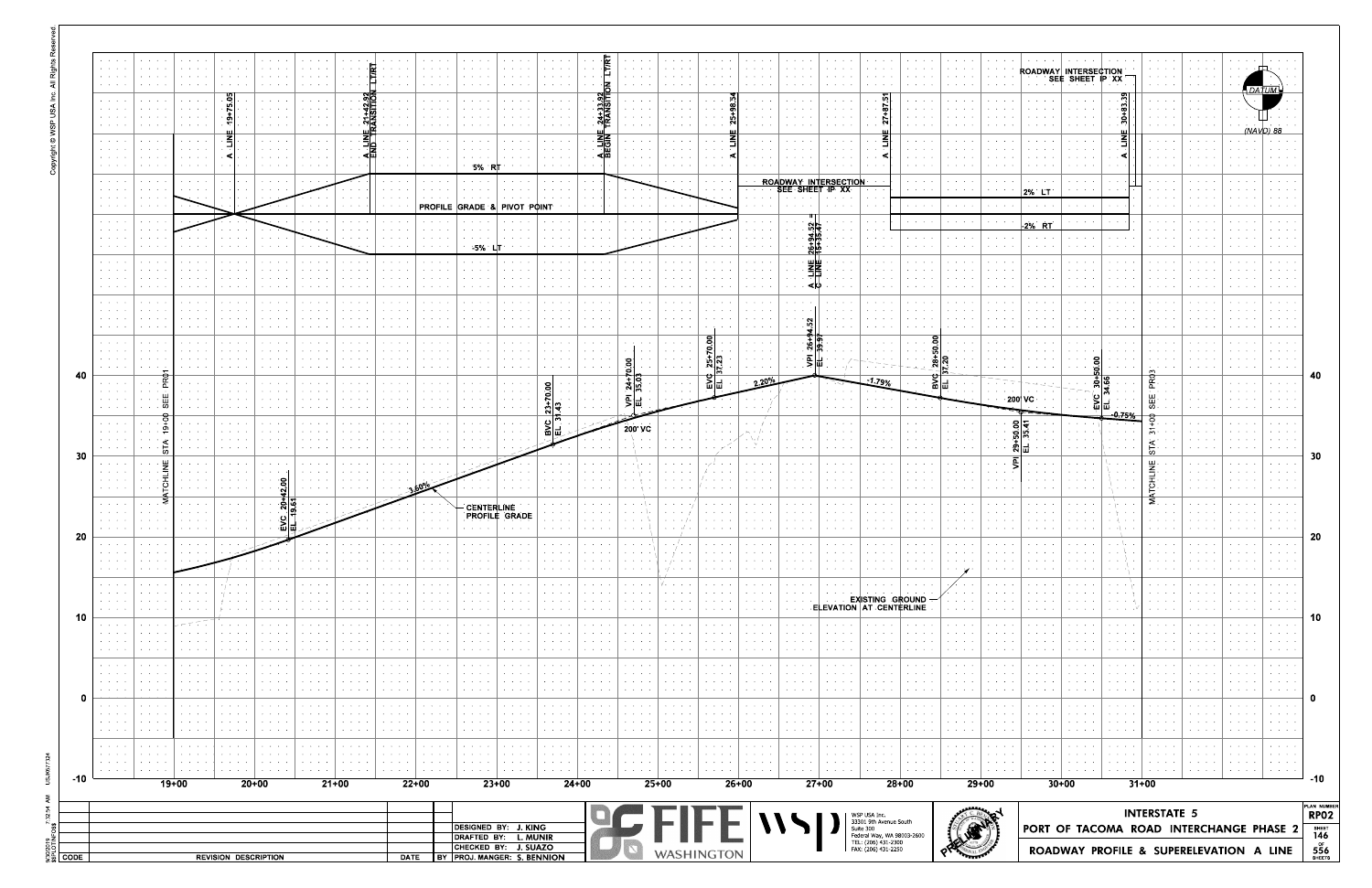|      | $\mathbf{A}=\mathbf{A}+\mathbf{A}$<br><b>Service Control</b>                                                                          | and a state of                                                            |                                                                                                     |                                                     |                                          | contract the con-                                   | the company of the company                                                                |         | contract and service                                                           | $\mathcal{A}=\mathcal{A}=\mathcal{A}=\mathcal{A}$ .       | <b>Contractor</b>                                                                                   | contract and a state                                                                         | $\mathcal{A}=\mathcal{A}=\mathcal{A}=\mathcal{A}$                                                           | <b>Contract Contract</b>                                                                   | the company's company's                                          | the company of the com-                                                                                         | $\mathcal{A}=\mathcal{A}=\mathcal{A}=\mathcal{A}$ .                                              | the company of the company                      | the company of the com-                                             | the company's com-                                                      | contract and services.                                        | <b>Service Service</b>                                                                                                    | <b>Contract Contract</b>                                                     | and a state of the                             | $\mathcal{A}=\{x_1,\ldots,x_n\}$ , where $\mathcal{A}$                                                        | <b>Contract Contract</b>                                                                                                                                           |                                                      | the contract of the                                                                            | $\mathcal{A}=\mathcal{A}=\mathcal{A}=\mathcal{A}$                                                                                                                                                                                                                                                                                                                                                                            |                                         | . <u>. .</u> |                                                     |
|------|---------------------------------------------------------------------------------------------------------------------------------------|---------------------------------------------------------------------------|-----------------------------------------------------------------------------------------------------|-----------------------------------------------------|------------------------------------------|-----------------------------------------------------|-------------------------------------------------------------------------------------------|---------|--------------------------------------------------------------------------------|-----------------------------------------------------------|-----------------------------------------------------------------------------------------------------|----------------------------------------------------------------------------------------------|-------------------------------------------------------------------------------------------------------------|--------------------------------------------------------------------------------------------|------------------------------------------------------------------|-----------------------------------------------------------------------------------------------------------------|--------------------------------------------------------------------------------------------------|-------------------------------------------------|---------------------------------------------------------------------|-------------------------------------------------------------------------|---------------------------------------------------------------|---------------------------------------------------------------------------------------------------------------------------|------------------------------------------------------------------------------|------------------------------------------------|---------------------------------------------------------------------------------------------------------------|--------------------------------------------------------------------------------------------------------------------------------------------------------------------|------------------------------------------------------|------------------------------------------------------------------------------------------------|------------------------------------------------------------------------------------------------------------------------------------------------------------------------------------------------------------------------------------------------------------------------------------------------------------------------------------------------------------------------------------------------------------------------------|-----------------------------------------|--------------|-----------------------------------------------------|
|      | <b>Service</b><br>$\mathcal{A}=\mathcal{A}=\mathcal{A}=\mathcal{A}$                                                                   | and a state of                                                            | and the state of the state of the                                                                   | <b>Service Control</b>                              |                                          | the company's state                                 | <b>Service Control</b><br>the contract of the                                             |         | the company of the                                                             | $\alpha$ . The second contract $\alpha$<br>and a state of | $\alpha$ , $\alpha$ , $\alpha$ , $\alpha$ , $\alpha$<br>contract and service                        | the company of the company                                                                   | and a state of<br>and a state of                                                                            | and a state of<br>the company's service                                                    | the company of the company                                       | <b>All All Anna</b><br><b>Contract Contract Contract</b>                                                        | $\mathcal{A}=\mathcal{A}=\mathcal{A}=\mathcal{A}$<br>the company's com-                          | the company of the company                      | <b>Service Control</b><br>the company's com-                        | $\alpha$ , $\beta$ , $\alpha$ , $\beta$ , $\alpha$<br><b>Contractor</b> | the company's company's<br>· <u>이</u> 오<br>-                  | and the company<br>the company of the                                                                                     | $\mathcal{A}=\mathcal{A}=\mathcal{A}=\mathcal{A}$<br>contract and support    | and a state of<br>the company's com-           | <b>Service Control</b><br>the company's company                                                               | $\alpha$ , and $\alpha$ , and $\alpha$<br>$\mathcal{A}=\mathcal{A}=\mathcal{A}=\mathcal{A}$ .                                                                      |                                                      |                                                                                                | and a state of                                                                                                                                                                                                                                                                                                                                                                                                               |                                         |              |                                                     |
|      | $\mathcal{A}=\mathcal{A}=\mathcal{A}$ .<br>$\mathcal{A}=\mathcal{A}=\mathcal{A}$ .<br><b>Service</b>                                  |                                                                           |                                                                                                     | <b>Service Control</b>                              | $\mathbf{r} = \mathbf{r} + \mathbf{r}$ . |                                                     | <b>Service Control</b>                                                                    |         | <b>Service Control</b>                                                         | and a state<br>and a state of<br>and a state of           | contract and support<br>contract and an<br>$\alpha$ , $\alpha$ , $\alpha$ , $\alpha$ , $\alpha$     | contract and service                                                                         |                                                                                                             | the company of the company<br>the contract of                                              | $\mathbf{r} = \mathbf{r} + \mathbf{r} + \mathbf{r} + \mathbf{r}$ |                                                                                                                 | <b>Contract Contract Contract</b><br><b>Contract Contract Contract</b><br><b>Service Control</b> | the company of the company                      | the contract of the con-<br><b>Service Control</b>                  | <b>Contractor</b><br><b>Contract Contract</b>                           | <u>ခုတ်</u><br>੶ਲ਼ <mark>ਸ਼</mark> ਲ਼<br><b>Service State</b> | the contract of the<br><b>Contract Contract</b><br>$\alpha$ , and $\alpha$ , and $\alpha$                                 | <b>Contract Contract</b><br><b>All Angeles</b><br>and a state of             | <b>All All All A</b><br>the company's service  | $\mathbf{A}=\mathbf{A}+\mathbf{A}+\mathbf{A}+\mathbf{A}$<br>contract and a series<br><b>Contract Contract</b> | $\mathbf{a}$ , and $\mathbf{a}$ , and $\mathbf{a}$<br>$\alpha$ , $\alpha$ , $\alpha$ , $\alpha$ , $\alpha$<br>$\alpha$ , $\alpha$ , $\alpha$ , $\alpha$ , $\alpha$ | the contract of the contract of                      | the company of the company<br>$\mathbf{r} = \mathbf{r} + \mathbf{r} + \mathbf{r} + \mathbf{r}$ | <b>Contract Contract Contract</b>                                                                                                                                                                                                                                                                                                                                                                                            | <b>All Anna Card</b>                    |              |                                                     |
|      | <b>Service</b> State<br><b>Service</b> State                                                                                          |                                                                           |                                                                                                     |                                                     |                                          |                                                     | $\mathbf{r}$ , $\mathbf{r}$ , $\mathbf{r}$                                                |         |                                                                                |                                                           | $\sim$ $\sim$ $\sim$ $\sim$                                                                         |                                                                                              |                                                                                                             | And American                                                                               |                                                                  |                                                                                                                 | <b>All Angeles</b>                                                                               |                                                 |                                                                     |                                                                         | .ш -<br>$\sim$ $\sim$                                         | <b>Service Control</b>                                                                                                    | $\sim$ $\sim$ $\sim$ $\sim$                                                  | the contract of the                            | <b>Contract Contract</b><br><b>Service Control</b>                                                            | $\mathbf{r}$ and $\mathbf{r}$ and $\mathbf{r}$<br>$\mathbf{r} = \mathbf{r} + \mathbf{r} + \mathbf{r}$                                                              | the company of the company                           |                                                                                                | All Annual College                                                                                                                                                                                                                                                                                                                                                                                                           |                                         |              | (NAVD) 88                                           |
|      | $\mathcal{A}=\mathcal{A}=\mathcal{A}$ .<br>$\mathcal{A}=\mathcal{A}=\mathcal{A}$<br>$\mathcal{A}=\mathcal{A}=\mathcal{A}=\mathcal{A}$ | <b>All Annual</b><br>and a state of                                       |                                                                                                     | the contract of the con-                            |                                          | <b>Service Control</b>                              | $\alpha$ , $\alpha$ , $\alpha$ , $\alpha$ , $\alpha$<br>the company of the company        |         | the company's com-                                                             | and a state of<br>and a state of                          | <b>Contract Contract Contract</b><br>$\alpha$ , and $\alpha$ , and $\alpha$<br>contract and service | the contract of the con-<br>the company of the company                                       | <b>Service Control</b><br><b>Service Control</b>                                                            | <b>Contract Contract State</b><br><b>Service Control</b>                                   | <b>Service Control</b>                                           |                                                                                                                 | $\mathcal{A}=\mathcal{A}=\mathcal{A}=\mathcal{A}$<br><b>Contract Contract Contract</b>           | the contract of the con-                        | <b>Service Controllers</b><br>.<br>the company's company's          | <b>Contract Contract</b><br><b>Service Control</b><br>contract and a    | <b>Contractor</b><br>the company's com-                       | contract and an<br>$\alpha$ , $\alpha$ , $\alpha$ , $\alpha$ , $\alpha$<br>the company of the company                     | <b>Contract Contract</b><br>contract and service                             | <b>Service Control</b><br>contract and support | the contract of the<br><b>Service Control</b>                                                                 | $\mathbf{A}=\mathbf{A}+\mathbf{A}+\mathbf{A}+\mathbf{A}$<br>and a state of                                                                                         |                                                      | <b>Service Control</b><br>the contract of the con-                                             | and a state of                                                                                                                                                                                                                                                                                                                                                                                                               |                                         |              |                                                     |
|      | $\mathcal{A}=\mathcal{A}=\mathcal{A}=\mathcal{A}$<br>$\mathcal{A}=\mathcal{A}=\mathcal{A}$ .                                          | $\mathbf{r} = \mathbf{r} - \mathbf{r} = \mathbf{r}$<br><b>All Angeles</b> |                                                                                                     | ROADWAY INTERSECTION<br>SEE SHEET IP XX             |                                          |                                                     | and a state of the<br><b>All Annual Contract</b>                                          |         | the company of the company<br><b>Contract America</b>                          | contract and support<br><b>Contractor</b>                 | <b>Contract Administration</b><br><b>Contractor</b>                                                 | the contract of the contract of<br><b>Contractor</b> (1997)                                  | $\alpha$ , $\alpha$ , $\alpha$ , $\alpha$ , $\alpha$<br>$\alpha$ and $\alpha$ and $\alpha$ and $\alpha$     | contract and service                                                                       |                                                                  | المتحامل والمحافظ والمتحدث                                                                                      | <b>State State</b><br>$\mathcal{A}(\mathcal{A})$ , and $\mathcal{A}(\mathcal{A})$ , and          | <b>Contract Contract</b><br>the contract of the | the contract of the contract of<br>the contract of the contract of  |                                                                         | the company of the com-                                       | the contract of the con-                                                                                                  | the contract of the contract of                                              |                                                | contract and service                                                                                          | $\mathbf{a}$ , and $\mathbf{a}$ , and $\mathbf{a}$<br><b>All All Angel</b>                                                                                         |                                                      |                                                                                                |                                                                                                                                                                                                                                                                                                                                                                                                                              |                                         |              |                                                     |
|      | $\mathbf{u} = \mathbf{u} + \mathbf{u}$ .<br><b>Service</b> State                                                                      | .<br>.                                                                    | and a state of                                                                                      | the contract of the<br><b>Contract Contract</b>     |                                          | and a state of                                      |                                                                                           |         |                                                                                |                                                           |                                                                                                     |                                                                                              |                                                                                                             | 2% LT<br>PROFILE GRADE & PIVOT POINT                                                       |                                                                  |                                                                                                                 | <b>Contract Contract</b>                                                                         | and the state of the state of the               | and a series of the company of                                      |                                                                         | the company of the                                            | $ \cdot $ $ \cdot $ $ \cdot $ 2% $\mathsf{LT}$<br>the company of the company                                              | and the state of the state of                                                |                                                |                                                                                                               |                                                                                                                                                                    |                                                      |                                                                                                |                                                                                                                                                                                                                                                                                                                                                                                                                              |                                         |              |                                                     |
|      | <b>Service</b> State<br>$\mathcal{A}=\mathcal{A}=\mathcal{A}$ .                                                                       |                                                                           |                                                                                                     | 40.<br>ച⊍                                           |                                          | and a state of                                      |                                                                                           |         |                                                                                |                                                           |                                                                                                     | <b>Contract Contract Contract</b>                                                            |                                                                                                             | <b>2% RT</b>                                                                               |                                                                  |                                                                                                                 | <b>Contractor</b>                                                                                | contract and states                             | the contract of the contract of                                     |                                                                         | <b>Contract Contract Advised</b>                              | the company of the company                                                                                                |                                                                              |                                                |                                                                                                               |                                                                                                                                                                    | And All Card Art                                     |                                                                                                | and a state of                                                                                                                                                                                                                                                                                                                                                                                                               |                                         |              |                                                     |
|      | $\alpha$ , $\beta$ , $\alpha$ , $\alpha$<br><b>Service</b> State                                                                      |                                                                           | $\cdots$                                                                                            |                                                     |                                          | <b>All All Anna</b><br>and a state                  | $\mathcal{A}=\mathcal{A}=\mathcal{A}=\mathcal{A}=\mathcal{A}$<br><b>Contract Contract</b> |         | <b>Contract Contract</b>                                                       | $\cdots$                                                  | the contract of the<br>$\sim$ $\sim$ $\sim$ $\sim$                                                  |                                                                                              | $\alpha$ , and $\alpha$ , and $\alpha$<br>$\cdots$                                                          | and the control<br><b>Contractor</b>                                                       |                                                                  |                                                                                                                 | $\alpha$ , and $\alpha$ , and $\alpha$<br>$\cdots$                                               | contract and service                            | the contract of the con-<br>and a state of the state of             | <b>Contract Contract Advised</b><br>$\sim$ $\sim$ $\sim$ $\sim$         | $\mathbf{r}$ and $\mathbf{r}$ and $\mathbf{r}$                | the contract of the con-                                                                                                  | <b>Service Control</b><br>and the contract of                                |                                                | $\alpha$ , $\alpha$ , $\alpha$ , $\alpha$ , $\alpha$                                                          | and a state of                                                                                                                                                     |                                                      |                                                                                                | and a state of the                                                                                                                                                                                                                                                                                                                                                                                                           |                                         |              |                                                     |
|      | $\mathcal{A}=\mathcal{A}=\mathcal{A}$<br>$\sim$ $\sim$ $\sim$ $\sim$<br>$\alpha$ , $\alpha$ , $\alpha$ , $\alpha$                     |                                                                           |                                                                                                     | 뢰로                                                  |                                          | All Contractors                                     | <b>Service Control</b>                                                                    |         |                                                                                | $\mathbf{a} = \mathbf{a} + \mathbf{a} + \mathbf{a}$       |                                                                                                     |                                                                                              |                                                                                                             |                                                                                            |                                                                  |                                                                                                                 |                                                                                                  |                                                 |                                                                     |                                                                         |                                                               | <b>Service Control</b>                                                                                                    |                                                                              |                                                | $\alpha$ , and $\alpha$ , and $\alpha$                                                                        | $\mathbf{a}$ , and $\mathbf{a}$ , and $\mathbf{a}$                                                                                                                 |                                                      | <b>Service Control</b>                                                                         |                                                                                                                                                                                                                                                                                                                                                                                                                              |                                         |              |                                                     |
|      | <b>Service</b> State<br><b>Service</b> State                                                                                          | .                                                                         | $\cdots$                                                                                            | ⊲ ∆                                                 |                                          | All Concert Co.                                     | the contract of the con-                                                                  |         | the contract of the con-                                                       | All Annual Care                                           | the company's company's                                                                             |                                                                                              | $\cdot$ $\cdot$ $\cdot$ $\cdot$                                                                             | the contract of the con-                                                                   |                                                                  |                                                                                                                 | <b>Contract Contract Contract</b>                                                                | the contract of the con-                        | and a state of                                                      | <b>Contract Contract Contract</b>                                       |                                                               | the contract of the                                                                                                       | the contract of                                                              | $\cdots$                                       | <b>Contract Contract Contract</b>                                                                             | and a state of<br>and a state of                                                                                                                                   |                                                      |                                                                                                | <b>All Angeles</b>                                                                                                                                                                                                                                                                                                                                                                                                           |                                         |              |                                                     |
|      | $\sim$ $\sim$ $\sim$ $\sim$<br>$\mathcal{A}=\mathcal{A}=\mathcal{A}$ .<br><b>Service State</b>                                        |                                                                           | $\cdots$                                                                                            |                                                     |                                          | $\cdots$                                            | $\alpha$ , and $\alpha$ , and $\alpha$<br>$\sim$ $\sim$ $\sim$ $\sim$                     |         |                                                                                |                                                           | $\alpha$ , and $\alpha$ , and $\alpha$                                                              |                                                                                              | والمعاملة                                                                                                   | $\mathcal{A}=\mathcal{A}=\mathcal{A}=\mathcal{A}$ .                                        |                                                                  |                                                                                                                 | <b>All Angeles</b><br>$\alpha$ , $\alpha$ , $\alpha$ , $\alpha$ , $\alpha$                       |                                                 | <b>All Angels</b><br>$\mathbf{r}$ and $\mathbf{r}$ and $\mathbf{r}$ | $\sim$ $\sim$ $\sim$ $\sim$                                             |                                                               | <b>All Accounts</b><br>the contract of the con-                                                                           | .<br>$\mathbf{r}$ and $\mathbf{r}$ and $\mathbf{r}$                          | $\sim$ $\sim$ $\sim$ $\sim$                    | $\alpha$ , and $\alpha$ , and $\alpha$                                                                        | $\mathbf{r} = \mathbf{r} + \mathbf{r} + \mathbf{r}$<br>.                                                                                                           |                                                      |                                                                                                |                                                                                                                                                                                                                                                                                                                                                                                                                              |                                         |              |                                                     |
|      | $\mathcal{A}=\mathcal{A}=\mathcal{A}$<br>$\mathcal{A}=\mathcal{A}=\mathcal{A}$ .                                                      | $\cdots$                                                                  |                                                                                                     |                                                     |                                          | <b>Service Control</b>                              | <b>All All Annual</b>                                                                     |         | the contract of the con-<br>$\mathbf{a}$ , and $\mathbf{a}$ , and $\mathbf{a}$ | <b>All All All A</b>                                      | the contract of the<br>$\mathcal{A}(\mathcal{A})$ , and $\mathcal{A}(\mathcal{A})$ , and            | <b>Contract Contract Contract</b>                                                            | $\cdots$                                                                                                    | <b>OVERHEAD</b><br><b>TRANSMISSION</b><br>LINES                                            | $\sim$ $\sim$ $\sim$                                             |                                                                                                                 | <b>All Angels</b>                                                                                |                                                 |                                                                     | <b>Service Control</b><br><b>Service Control</b>                        |                                                               | the committee of the                                                                                                      | <b>All Angeles</b>                                                           |                                                | $\alpha$ , and $\alpha$ , and $\alpha$                                                                        | and a state<br>$\cdots$                                                                                                                                            |                                                      | and a state of                                                                                 |                                                                                                                                                                                                                                                                                                                                                                                                                              |                                         |              |                                                     |
|      | $\mathcal{A}=\mathcal{A}=\mathcal{A}$<br>$\mathcal{A}=\mathcal{A}=\mathcal{A}=\mathcal{A}$                                            | .                                                                         | $\cdots$                                                                                            | the company of the company                          | $ \bullet $                              |                                                     | the contract of the con-                                                                  |         | the company of the                                                             | the contract of the con-                                  | $\alpha$ , and $\alpha$ , and $\alpha$<br>contract the contract                                     | the company of the company                                                                   | <b>Contract Contract</b><br>and a state of the                                                              | the company of the company<br>contract and support the                                     |                                                                  |                                                                                                                 | contract and service                                                                             | the company's company's                         | and a state of                                                      | <b>Contract Contract Contract</b>                                       |                                                               | the contract of the con-                                                                                                  | <b>Service Control</b>                                                       | the contract of the                            | <b>Contract Contract Contract</b>                                                                             | $\alpha$ , $\alpha$ , $\alpha$ , $\alpha$ , $\alpha$                                                                                                               |                                                      | the contract of the con-                                                                       | $\mathbf{r} = \mathbf{r} + \mathbf{r} + \mathbf{r} + \mathbf{r} + \mathbf{r} + \mathbf{r} + \mathbf{r} + \mathbf{r} + \mathbf{r} + \mathbf{r} + \mathbf{r} + \mathbf{r} + \mathbf{r} + \mathbf{r} + \mathbf{r} + \mathbf{r} + \mathbf{r} + \mathbf{r} + \mathbf{r} + \mathbf{r} + \mathbf{r} + \mathbf{r} + \mathbf{r} + \mathbf{r} + \mathbf{r} + \mathbf{r} + \mathbf{r} + \mathbf{r} + \mathbf{r} + \mathbf{r} + \mathbf$ |                                         |              |                                                     |
|      | <b>All Accessible</b><br><b>Service</b> State                                                                                         |                                                                           | and a state of the<br>and a state of the                                                            | <b>Contract Contract</b>                            | Z                                        |                                                     |                                                                                           | $\circ$ | <b>Contract Contract</b>                                                       | and a state of                                            | the contract of the                                                                                 |                                                                                              |                                                                                                             | <b>Service Control</b>                                                                     |                                                                  |                                                                                                                 | and a state of                                                                                   |                                                 |                                                                     | the committee of the com-                                               |                                                               |                                                                                                                           | $\mathbf{r}=\mathbf{r}+\mathbf{r}+\mathbf{r}+\mathbf{r}$                     |                                                | <b>Service Control</b>                                                                                        | $\mathbf{r} = \mathbf{r} + \mathbf{r} + \mathbf{r}$                                                                                                                |                                                      | the contract of the con-                                                                       | and a state of                                                                                                                                                                                                                                                                                                                                                                                                               |                                         |              | $\mathbf{r} = \mathbf{r} + \mathbf{r} + \mathbf{r}$ |
|      | $\mathcal{A}=\mathcal{A}=\mathcal{A}$ .<br>$\mathcal{A}=\mathcal{A}=\mathcal{A}=\mathcal{A}$                                          |                                                                           | $\mathbf{r}=(\mathbf{r}_1,\ldots,\mathbf{r}_n)$ , $\mathbf{r}_1$<br>and a state of the<br>$-0.75\%$ | $\mathcal{A}=\mathcal{A}=\mathcal{A}=\mathcal{A}$ . | ျပျ<br>巴막                                |                                                     | 그 그 회의<br>. అ న                                                                           |         |                                                                                | $\alpha$ , and $\alpha$ , and $\alpha$<br>∍ا ⇔            | $\alpha$ , and $\alpha$ , and $\alpha$                                                              |                                                                                              | $\cdots$                                                                                                    | the contract of the con-<br>the contract of the con-                                       | $\mathbf{r} = \mathbf{r} + \mathbf{r} + \mathbf{r} + \mathbf{r}$ |                                                                                                                 | $\sim$ 100 $\sim$ 100 $\sim$                                                                     | <b>Service Control</b>                          | <b>All Angels</b><br>$\mathbf{r}$ and $\mathbf{r}$ and $\mathbf{r}$ | $\mathbf{a}$ , and $\mathbf{a}$ , and $\mathbf{a}$                      |                                                               | <b>All Accounts</b>                                                                                                       | .                                                                            |                                                | <b>All Angeles</b><br>and a state of                                                                          | $\mathbf{r} = \mathbf{r} + \mathbf{r} + \mathbf{r}$<br>$\sim$ $\sim$ $\sim$ $\sim$                                                                                 |                                                      |                                                                                                |                                                                                                                                                                                                                                                                                                                                                                                                                              |                                         |              |                                                     |
|      | <b>Contract Contract</b><br><b>CALLACTA</b><br>$\mathcal{A}=\mathcal{A}=\mathcal{A}$ .                                                |                                                                           | <b>Contract Contract</b><br>and a string of                                                         |                                                     |                                          | $\mathcal{A}=\mathcal{A}=\mathcal{A}=\mathcal{A}$   | <b>Service</b> State                                                                      |         |                                                                                |                                                           |                                                                                                     | the company of the com-                                                                      | the contract of the contract of<br>$\cdots$                                                                 | contract and a series<br>$\mathcal{A}(\mathcal{A})$ , and $\mathcal{A}(\mathcal{A})$ , and | the contract of the                                              | <b>Contract Contract Advised</b>                                                                                | <b>Contract Contract A</b><br>$\alpha$ , and $\alpha$ , and $\alpha$                             |                                                 |                                                                     | <b>Service Control</b><br><b>Contract Contract</b>                      | $\mathbf{a} = \mathbf{a} + \mathbf{a} + \mathbf{a}$           | <b>CALL ALCOHOL</b>                                                                                                       | $\mathbf{A}=\mathbf{A}+\mathbf{A}+\mathbf{A}+\mathbf{A}$<br>.                |                                                | $\mathbf{A}=\mathbf{A}+\mathbf{A}+\mathbf{A}+\mathbf{A}$                                                      | $\mathcal{A}=\mathcal{A}=\mathcal{A}=\mathcal{A}$                                                                                                                  |                                                      | <b>Contract Contract Contract</b>                                                              |                                                                                                                                                                                                                                                                                                                                                                                                                              |                                         |              |                                                     |
|      | $\mathcal{A}=\mathcal{A}=\mathcal{A}=\mathcal{A}$ .<br>$\mathcal{A}=\{0,1,2,3,4,5\}$                                                  | $\cdots$                                                                  | All Concert Con-                                                                                    | the company of the company                          |                                          | All Concert Co.                                     | 172' VC<br>and a state of                                                                 |         | the contract of the con-                                                       | шш                                                        |                                                                                                     | contract and states                                                                          | المناجل والمعارفة والمنافرة والمحارب<br><b>Contract Contract</b>                                            | the company of the company                                                                 |                                                                  | the contract of the contract of the contract of the contract of the contract of the contract of the contract of | contract and support the<br><b>Contract Contract Contract</b>                                    | contract and service                            | the contract of the con-                                            | contract and support the pro-<br>the company's com-                     | the company's company's<br>contract and a state               | contract and service<br><b>Service Control</b>                                                                            | contract and service<br><b>Service Control</b>                               | the contract of the con-                       | the contract of the<br>the contract of the con-                                                               | <b>Service Control</b><br>and a state of                                                                                                                           | the contract of the con-<br>the contract of the con- | the contract of the con-<br><b>Service Control</b>                                             | All Annual Co<br>and a state of                                                                                                                                                                                                                                                                                                                                                                                              |                                         |              | <b>All Contracts</b>                                |
|      | $\mathcal{A}=\mathcal{A}=\mathcal{A}$ .<br>$\mathcal{A}=\mathcal{A}=\mathcal{A}$ .<br><b>Service</b> State                            |                                                                           | .<br>.                                                                                              | $\sim$ $\sim$ $\sim$ $\sim$ $\sim$                  |                                          | $\cdots$                                            | $\mathbf{a} = \mathbf{a} + \mathbf{a} + \mathbf{a} + \mathbf{a}$<br>$\cdots$              |         |                                                                                | المنابعة المعاداة<br>$\cdots$                             | ক্ষেত্ৰী                                                                                            | <b>Contract Administration</b><br>$\sim$ $\sim$ $\sim$ $\sim$ $\sim$                         | <b>Contract Contract Contract</b><br><b>Contract Contract Contract</b><br><b>Contract Contract Contract</b> | the contract of the contract of                                                            |                                                                  | $\mathbf{A}=\mathbf{A}+\mathbf{A}+\mathbf{A}+\mathbf{A}$                                                        | $\sim$ $\sim$ $\sim$ $\sim$                                                                      |                                                 | $\sim$ $\sim$ $\sim$ $\sim$                                         |                                                                         | $\sim$ $\sim$ $\sim$ $\sim$                                   | <b>Contract Contract Contract</b><br>$\mathbf{A}=\mathbf{A}+\mathbf{A}+\mathbf{A}+\mathbf{A}$<br>the contract of the con- | $\sim$ $\sim$ $\sim$ $\sim$                                                  | $\cdots$<br>and a state of the con-            | <b>All Angeles</b><br>$\sim$ $\sim$ $\sim$ $\sim$                                                             | $\mathbf{A}=\mathbf{A}+\mathbf{A}+\mathbf{A}+\mathbf{A}$<br>.                                                                                                      |                                                      |                                                                                                | $\cdots$                                                                                                                                                                                                                                                                                                                                                                                                                     |                                         |              |                                                     |
|      | <b>Service</b> Service<br><b>CALLACTA</b>                                                                                             |                                                                           | and a state                                                                                         |                                                     |                                          | $\mathbf{a} = \mathbf{a} + \mathbf{a} + \mathbf{a}$ |                                                                                           |         |                                                                                |                                                           | the company's company's                                                                             | <b>Contractor</b>                                                                            | <b>Contractor</b>                                                                                           | contractors and                                                                            | the company of the com-                                          | contract and a                                                                                                  |                                                                                                  |                                                 |                                                                     |                                                                         |                                                               | the company's service                                                                                                     | <b>Service Control</b>                                                       |                                                | <b>Service Control</b>                                                                                        | <b>Contract Contract</b><br>$\mathbf{r} = \mathbf{r} + \mathbf{r} + \mathbf{r}$                                                                                    |                                                      | <b>Service Control</b>                                                                         |                                                                                                                                                                                                                                                                                                                                                                                                                              |                                         |              |                                                     |
|      | $\Delta \sim 10^{11}$ km s $^{-1}$<br>$\mathcal{A}=\mathcal{A}=\mathcal{A}=\mathcal{A}=\mathcal{A}$                                   | . 5                                                                       | and a string<br>the contract of the contract of                                                     | the contract of the contract of                     |                                          |                                                     |                                                                                           |         |                                                                                |                                                           |                                                                                                     | $\mathcal{A}=\mathcal{A}=\mathcal{A}=\mathcal{A}=\mathcal{A}$<br>$\sim$ $\sim$ $\sim$ $\sim$ | .                                                                                                           | <b>Contractor</b><br><b>Contract Contract Contract</b>                                     | contract and service<br>. 1                                      | $\alpha$ , $\alpha$ , $\alpha$ , $\alpha$ , $\alpha$<br>and a state of the state of                             | $\mathcal{A}=\mathcal{A}=\mathcal{A}$ .                                                          | <b>⊦CENTERLINE</b><br><b>PROFILE GRADE</b>      |                                                                     | -81<br>$\sim$ $\sim$ $\sim$                                             | $\mathbf{r}$ and $\mathbf{r}$ and $\mathbf{r}$                | And American<br>the contract of the contract of                                                                           | $\mathbf{a} = \mathbf{a} + \mathbf{a} + \mathbf{a}$ , and<br>contract and an | the contract of the contract                   | and a state of the con-                                                                                       | $\sim$ $\sim$ $\sim$ $\sim$                                                                                                                                        |                                                      |                                                                                                |                                                                                                                                                                                                                                                                                                                                                                                                                              |                                         |              |                                                     |
|      | $\mathbf{r} = \mathbf{r} + \mathbf{r}$ .                                                                                              | and a state                                                               |                                                                                                     |                                                     |                                          |                                                     |                                                                                           |         |                                                                                | $\bullet \qquad \bullet \qquad \bullet \qquad \bullet$    | <b>Service Control</b>                                                                              |                                                                                              |                                                                                                             |                                                                                            |                                                                  | 460' VC                                                                                                         |                                                                                                  |                                                 |                                                                     |                                                                         |                                                               |                                                                                                                           | <b>Service Controllers</b>                                                   |                                                |                                                                                                               |                                                                                                                                                                    |                                                      |                                                                                                | <b>State State</b>                                                                                                                                                                                                                                                                                                                                                                                                           |                                         |              | <b>All Accessible</b>                               |
|      | $\cdots$                                                                                                                              |                                                                           |                                                                                                     |                                                     |                                          |                                                     |                                                                                           |         |                                                                                |                                                           |                                                                                                     |                                                                                              |                                                                                                             |                                                                                            |                                                                  |                                                                                                                 |                                                                                                  |                                                 |                                                                     |                                                                         |                                                               | 0.40%                                                                                                                     |                                                                              | NB 15 ON-RAMP                                  |                                                                                                               |                                                                                                                                                                    |                                                      |                                                                                                |                                                                                                                                                                                                                                                                                                                                                                                                                              |                                         |              |                                                     |
|      | <b>All Angels</b><br>$\mathcal{A}=\mathcal{A}=\mathcal{A}$ .<br>$\mathbf{r} = \mathbf{r} + \mathbf{r}$                                |                                                                           |                                                                                                     |                                                     |                                          |                                                     |                                                                                           |         |                                                                                |                                                           |                                                                                                     |                                                                                              |                                                                                                             |                                                                                            |                                                                  |                                                                                                                 |                                                                                                  |                                                 |                                                                     |                                                                         |                                                               |                                                                                                                           |                                                                              |                                                |                                                                                                               |                                                                                                                                                                    |                                                      |                                                                                                | <b>All Angels</b>                                                                                                                                                                                                                                                                                                                                                                                                            |                                         |              |                                                     |
|      | $\alpha$ , $\alpha$ , $\alpha$ , $\alpha$<br>.                                                                                        |                                                                           |                                                                                                     |                                                     |                                          |                                                     | <b>EXISTING GROUND</b>                                                                    |         |                                                                                |                                                           |                                                                                                     |                                                                                              |                                                                                                             |                                                                                            |                                                                  | ္တုတ္လ                                                                                                          | <b>Contract Contract</b>                                                                         |                                                 |                                                                     |                                                                         |                                                               |                                                                                                                           |                                                                              |                                                |                                                                                                               |                                                                                                                                                                    |                                                      |                                                                                                |                                                                                                                                                                                                                                                                                                                                                                                                                              |                                         |              |                                                     |
|      | $\mathbf{u} = \mathbf{u} + \mathbf{u}$ .<br>$\alpha$ , $\alpha$ , $\alpha$ , $\alpha$                                                 |                                                                           |                                                                                                     |                                                     |                                          |                                                     | ELEVATION AT CENTERLINE                                                                   |         |                                                                                |                                                           |                                                                                                     |                                                                                              |                                                                                                             |                                                                                            |                                                                  | $\frac{5}{4}$<br>ঌ୲୳                                                                                            | $\mathbf{a} = \mathbf{a} + \mathbf{a} + \mathbf{a}$<br>$\mathbf{r} = \mathbf{r} + \mathbf{r}$ .  |                                                 |                                                                     |                                                                         |                                                               |                                                                                                                           |                                                                              |                                                |                                                                                                               |                                                                                                                                                                    |                                                      |                                                                                                |                                                                                                                                                                                                                                                                                                                                                                                                                              |                                         |              |                                                     |
|      | $\mathbf{a}=\mathbf{a}+\mathbf{a}+\mathbf{a}$<br>$\sim$ 100 $\sim$ 100 $\sim$                                                         |                                                                           |                                                                                                     |                                                     |                                          |                                                     |                                                                                           |         |                                                                                |                                                           | <b>All All And</b>                                                                                  |                                                                                              |                                                                                                             |                                                                                            |                                                                  | 5                                                                                                               | .                                                                                                |                                                 |                                                                     |                                                                         |                                                               | <b>Service Control</b>                                                                                                    | and a state of                                                               |                                                | <b>All All And</b>                                                                                            | .                                                                                                                                                                  |                                                      | <b>All Angeles</b>                                                                             | and a state                                                                                                                                                                                                                                                                                                                                                                                                                  |                                         |              |                                                     |
|      | . .<br>$\cdot$ $\cdot$ $\cdot$                                                                                                        |                                                                           |                                                                                                     |                                                     |                                          |                                                     |                                                                                           |         |                                                                                |                                                           |                                                                                                     |                                                                                              |                                                                                                             |                                                                                            |                                                                  |                                                                                                                 |                                                                                                  |                                                 |                                                                     |                                                                         |                                                               |                                                                                                                           |                                                                              |                                                |                                                                                                               |                                                                                                                                                                    |                                                      |                                                                                                |                                                                                                                                                                                                                                                                                                                                                                                                                              |                                         |              |                                                     |
|      | <b>Contract Contract</b><br>$\mathbf{r} = \mathbf{r} + \mathbf{r}$                                                                    |                                                                           |                                                                                                     |                                                     |                                          |                                                     |                                                                                           |         |                                                                                |                                                           |                                                                                                     |                                                                                              |                                                                                                             |                                                                                            |                                                                  |                                                                                                                 |                                                                                                  |                                                 |                                                                     |                                                                         |                                                               |                                                                                                                           |                                                                              |                                                |                                                                                                               |                                                                                                                                                                    |                                                      |                                                                                                |                                                                                                                                                                                                                                                                                                                                                                                                                              |                                         |              |                                                     |
|      | $\alpha$ , $\alpha$ , $\alpha$ , $\alpha$                                                                                             |                                                                           |                                                                                                     |                                                     |                                          |                                                     |                                                                                           |         |                                                                                |                                                           |                                                                                                     |                                                                                              |                                                                                                             |                                                                                            |                                                                  |                                                                                                                 |                                                                                                  |                                                 |                                                                     |                                                                         |                                                               |                                                                                                                           |                                                                              |                                                |                                                                                                               |                                                                                                                                                                    |                                                      |                                                                                                |                                                                                                                                                                                                                                                                                                                                                                                                                              |                                         |              |                                                     |
|      | $\mathbf{a}=\mathbf{a}+\mathbf{a}+\mathbf{a}$<br>$\mathbf{u} = \mathbf{u} + \mathbf{u}$ .<br>$\mathcal{A}=\mathcal{A}+\mathcal{A}$ .  |                                                                           |                                                                                                     |                                                     |                                          |                                                     |                                                                                           |         |                                                                                |                                                           | <b>All All And</b>                                                                                  |                                                                                              |                                                                                                             |                                                                                            |                                                                  |                                                                                                                 |                                                                                                  |                                                 |                                                                     |                                                                         |                                                               |                                                                                                                           | <b>Contract Contract</b>                                                     |                                                | <b>Contract Contract Contract</b>                                                                             | <b>Contract Contract</b>                                                                                                                                           |                                                      |                                                                                                |                                                                                                                                                                                                                                                                                                                                                                                                                              |                                         |              |                                                     |
|      | <b>All Accounts</b>                                                                                                                   | $31+00$                                                                   |                                                                                                     |                                                     | $32 + 00$                                |                                                     |                                                                                           | $33+00$ |                                                                                |                                                           | $34 + 00$                                                                                           |                                                                                              | $35+00$                                                                                                     |                                                                                            | $36+00$                                                          |                                                                                                                 | $37+00$                                                                                          | $38+00$                                         |                                                                     | $39+00$                                                                 |                                                               | $40+00$                                                                                                                   |                                                                              | $41+00$                                        |                                                                                                               |                                                                                                                                                                    | $42 + 00$                                            |                                                                                                | $43 + 00$                                                                                                                                                                                                                                                                                                                                                                                                                    |                                         |              | All Carolina                                        |
|      |                                                                                                                                       |                                                                           |                                                                                                     |                                                     |                                          |                                                     |                                                                                           |         |                                                                                |                                                           |                                                                                                     |                                                                                              |                                                                                                             |                                                                                            |                                                                  |                                                                                                                 |                                                                                                  |                                                 |                                                                     |                                                                         |                                                               | NSP USA Inc.                                                                                                              |                                                                              |                                                |                                                                                                               |                                                                                                                                                                    |                                                      |                                                                                                | <b>INTERSTATE 5</b>                                                                                                                                                                                                                                                                                                                                                                                                          |                                         |              |                                                     |
|      |                                                                                                                                       |                                                                           |                                                                                                     |                                                     |                                          |                                                     |                                                                                           |         |                                                                                |                                                           |                                                                                                     |                                                                                              | DESIGNED BY: J. KING<br>DRAFTED BY: L. MUNIR                                                                |                                                                                            |                                                                  |                                                                                                                 |                                                                                                  |                                                 |                                                                     |                                                                         |                                                               | 33301 9th Avenue South<br>Suite 300<br>Federal Way, WA 98003-2600                                                         |                                                                              | $\mathbf{C}^{\mathrm{R}}$                      |                                                                                                               |                                                                                                                                                                    |                                                      |                                                                                                |                                                                                                                                                                                                                                                                                                                                                                                                                              | PORT OF TACOMA ROAD INTERCHANGE PHASE 2 |              |                                                     |
| CODE |                                                                                                                                       |                                                                           |                                                                                                     | REVISION DESCRIPTION                                |                                          |                                                     |                                                                                           |         |                                                                                | <b>DATE</b>                                               |                                                                                                     |                                                                                              | CHECKED BY: J. SUAZO<br>PROJ. MANGER: S. BENNION                                                            |                                                                                            |                                                                  |                                                                                                                 | WASHINGTON                                                                                       |                                                 |                                                                     |                                                                         |                                                               | TEL: (206) 431-2300<br>FAX: (206) 431-2250                                                                                |                                                                              |                                                |                                                                                                               |                                                                                                                                                                    |                                                      |                                                                                                |                                                                                                                                                                                                                                                                                                                                                                                                                              | ROADWAY PROFILE & SUPERELEVATION A LINE |              |                                                     |

Copyright © WSP USA Inc. All Rights Reserved.<br>————————————————————

\$\$PLOTINFO\$\$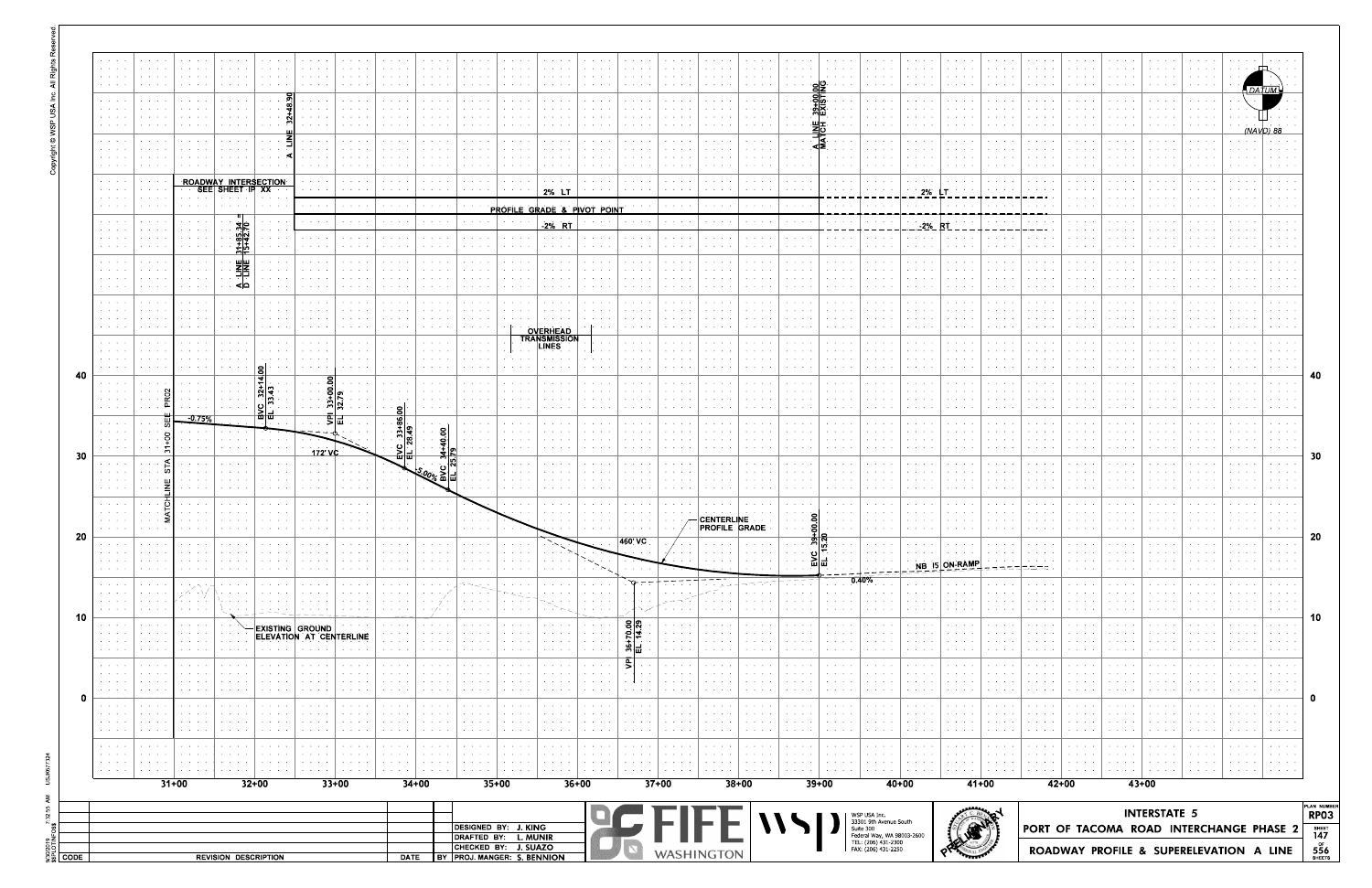| PLAN NUMBER<br><b>RP04</b> |              |  | <b>INTERSTATE 5</b> |  |  |  |
|----------------------------|--------------|--|---------------------|--|--|--|
|                            |              |  |                     |  |  |  |
| 0                          |              |  |                     |  |  |  |
| 10                         |              |  |                     |  |  |  |
|                            |              |  |                     |  |  |  |
| 20                         |              |  |                     |  |  |  |
|                            |              |  |                     |  |  |  |
| 30                         |              |  |                     |  |  |  |
|                            |              |  |                     |  |  |  |
| 40                         |              |  |                     |  |  |  |
| 50                         |              |  |                     |  |  |  |
|                            |              |  |                     |  |  |  |
|                            |              |  |                     |  |  |  |
|                            |              |  |                     |  |  |  |
|                            | (NAVD)<br>88 |  |                     |  |  |  |
|                            | DATUM        |  |                     |  |  |  |



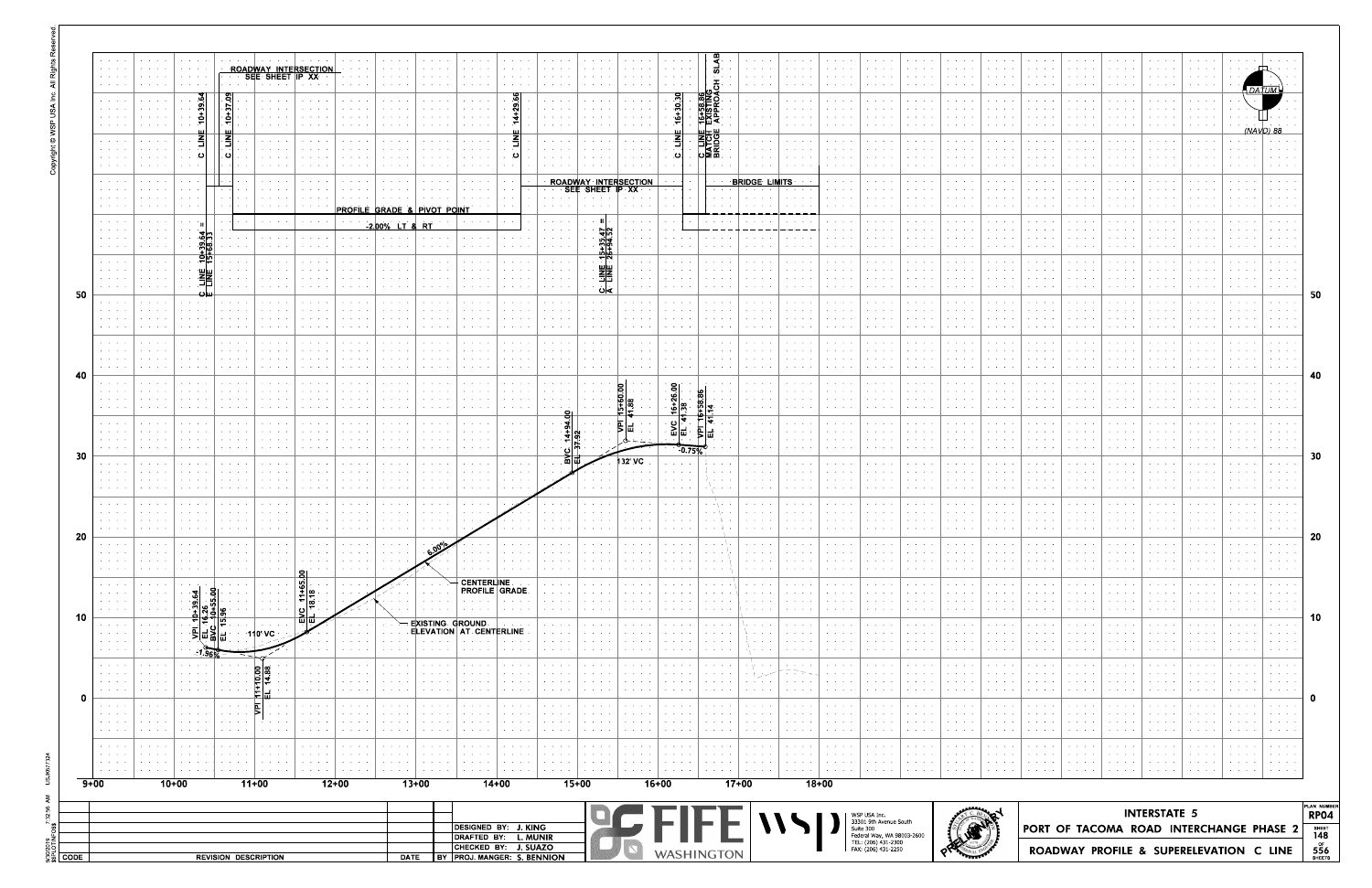|                                                                                                                                              |                                                |                                                                                              |                    |                                                     |                     |                                                                           |                                                           | DESIGNED BY: J. KING<br>DRAFTED BY: L. MUNIR                     |          |               | $\Box$              |                                                                         |                                                                                                                                            |             |                                                                                                                                                                                                                                                                                                                                                                                                                              |                          |                | WSP USA Inc.<br>33301 9th Avenue South<br>Suite 300<br>Federal Way, WA 98003-2600<br>TEL: (206) 431-2300<br>FAX: (206) 431-2250 |                             |                                       | <b>REF</b>                                                                          |                                                               | PORT OF TACOMA ROAD INTERCHANGE PHASE 2 | <b>INTERSTATE 5</b>     |                          |                        |                                                                |
|----------------------------------------------------------------------------------------------------------------------------------------------|------------------------------------------------|----------------------------------------------------------------------------------------------|--------------------|-----------------------------------------------------|---------------------|---------------------------------------------------------------------------|-----------------------------------------------------------|------------------------------------------------------------------|----------|---------------|---------------------|-------------------------------------------------------------------------|--------------------------------------------------------------------------------------------------------------------------------------------|-------------|------------------------------------------------------------------------------------------------------------------------------------------------------------------------------------------------------------------------------------------------------------------------------------------------------------------------------------------------------------------------------------------------------------------------------|--------------------------|----------------|---------------------------------------------------------------------------------------------------------------------------------|-----------------------------|---------------------------------------|-------------------------------------------------------------------------------------|---------------------------------------------------------------|-----------------------------------------|-------------------------|--------------------------|------------------------|----------------------------------------------------------------|
| $9 + 00$                                                                                                                                     |                                                |                                                                                              |                    |                                                     |                     |                                                                           |                                                           |                                                                  |          |               |                     |                                                                         |                                                                                                                                            |             |                                                                                                                                                                                                                                                                                                                                                                                                                              |                          |                |                                                                                                                                 |                             |                                       |                                                                                     |                                                               |                                         |                         |                          |                        |                                                                |
| $\mathbf{A} = \mathbf{A} + \mathbf{A}$ and<br>e se se                                                                                        |                                                | $10+00$                                                                                      | $11+00$            |                                                     | $12+00$             | والوالوا                                                                  | <b>All All All I</b><br>$13+00$                           | $\mathbf{v} = \mathbf{v} + \mathbf{v} + \mathbf{v} + \mathbf{v}$ | $14+00$  |               | $15+00$             | $\sigma_{\rm{eff}}$ , and $\sigma_{\rm{eff}}$ , and $\sigma_{\rm{eff}}$ | <b>Contract Contract</b><br>$\mathbf{a} = \mathbf{a} + \mathbf{a}$ .<br>$16+00$                                                            | a contracto | <b>All Angeles</b><br>$17+00$                                                                                                                                                                                                                                                                                                                                                                                                |                          | $18+00$        | بمنابذ المرابط                                                                                                                  | $19+00$                     | <b>All Angeles</b>                    | <b>All Angeles</b><br><b>Contractor</b><br>$20+00$                                  | $\mathbf{a}$ , and $\mathbf{a}$ , and $\mathbf{a}$<br>$21+00$ |                                         |                         | <b>Contract Contract</b> | <b>All Accounts</b>    | .<br>$\mathbf{a} = \mathbf{a} + \mathbf{a} + \mathbf{a}$ , and |
| $\sigma_{\rm{eff}}$ , $\sigma_{\rm{eff}}$ , $\sigma_{\rm{eff}}$<br><b>Service</b> State<br>$\mathcal{A}=\mathcal{A}+\mathcal{A}+\mathcal{A}$ | <b>Contract Contract</b><br>.                  | $\sigma_{\rm{eff}}$ , and $\sigma_{\rm{eff}}$ , and<br>and the state of<br><b>All Angels</b> |                    | <b>Contract Contract Contract</b>                   |                     | <b>Contract Contract Contract</b><br><b>Contract Contract</b><br>.        | <b>Contractor</b><br>and a state<br>and a state of        | <b>All All All Co</b>                                            |          |               |                     | <b>Contract Advised</b>                                                 | $\bullet$ .<br><br><br><br><br><br><br><br><br><br><br><br><br><br><br>$\mathcal{A}=\mathcal{A}=\mathcal{A}$ .<br><b>Contract Contract</b> |             | <b>Contract Contract</b>                                                                                                                                                                                                                                                                                                                                                                                                     |                          |                | .<br><b>Contract Contract</b><br><b>Contract Contract</b>                                                                       | .                           | <b>Contract Contract</b>              | <b>Contract</b><br>and a state<br><b>Contract Contract</b>                          | $\mathbf{r} = \mathbf{r} + \mathbf{r} + \mathbf{r}$           |                                         |                         | .                        |                        | <b>Contract Contract</b><br>.                                  |
| .<br><b>All Access</b><br>$\mathcal{A}=\mathcal{A}=\mathcal{A}$ .                                                                            | .<br><b>Contract Contract</b>                  | and the state of<br><b>All Angeles</b>                                                       |                    |                                                     |                     | <b>Contract Contract Contract</b><br><b>Contract Contract</b>             | $\cdots$<br><b>All Angeles</b>                            |                                                                  |          |               |                     | .<br>.                                                                  | <b>Service</b> State<br><b>Service Control</b>                                                                                             | .<br>.      | $\mathbf{a} = \mathbf{a} + \mathbf{a} + \mathbf{a} + \mathbf{a} + \mathbf{a} + \mathbf{a} + \mathbf{a} + \mathbf{a} + \mathbf{a} + \mathbf{a} + \mathbf{a} + \mathbf{a} + \mathbf{a} + \mathbf{a} + \mathbf{a} + \mathbf{a} + \mathbf{a} + \mathbf{a} + \mathbf{a} + \mathbf{a} + \mathbf{a} + \mathbf{a} + \mathbf{a} + \mathbf{a} + \mathbf{a} + \mathbf{a} + \mathbf{a} + \mathbf{a} + \mathbf{a} + \mathbf{a} + \mathbf$ |                          |                | <b>Contract Contract</b><br>e se se                                                                                             |                             |                                       | and a state<br>.                                                                    |                                                               |                                         |                         |                          |                        | .                                                              |
| $\mathcal{A}=\mathcal{A}=\mathcal{A}$ .<br>ka kacamatan                                                                                      |                                                | .                                                                                            |                    |                                                     |                     | <b>Contract Contract Contract</b><br><b>Contract Contract</b>             | .                                                         |                                                                  |          |               |                     | .<br><b>Contract Advised</b>                                            | $\cdots$                                                                                                                                   |             |                                                                                                                                                                                                                                                                                                                                                                                                                              |                          |                | <b>Contract Contract</b><br><b>Contract Contract</b>                                                                            |                             |                                       | .                                                                                   |                                                               |                                         |                         |                          |                        |                                                                |
| <b>State State</b><br><b>All Accounts</b>                                                                                                    | and a state of<br><b>Contract Contract</b>     | <b>Service Control</b><br><b>Contract Contract</b>                                           |                    | .                                                   |                     | <b>Contract Contract</b><br><b>All Angeles</b>                            | $\cdots$<br><b>All Angeles</b>                            |                                                                  |          |               |                     | .                                                                       | <b>Contract Contract</b>                                                                                                                   | .           |                                                                                                                                                                                                                                                                                                                                                                                                                              |                          |                | and a state<br><b>All Angeles</b>                                                                                               |                             | and a state<br><b>Service Control</b> | <b>All Angeles</b><br><b>All Contracts</b>                                          |                                                               |                                         |                         |                          |                        |                                                                |
| <b>All Accounts</b><br>$\mathcal{A}=\mathcal{A}=\mathcal{A}$ .<br>$\mathbf{r}=(\mathbf{r}_1,\ldots,\mathbf{r}_n)$                            | <b>Contract Contract</b><br>.                  | .                                                                                            |                    | $\mathbf{r} = \mathbf{r} + \mathbf{r} + \mathbf{r}$ |                     | All Concert Control<br><b>Service Control</b><br><b>Contract Contract</b> | $\cdots$<br><b>All All All A</b>                          |                                                                  |          |               | -EXISTING GROUND    | <b>ELEVATION AT CENTERLINE</b>                                          |                                                                                                                                            |             |                                                                                                                                                                                                                                                                                                                                                                                                                              |                          |                | $\cdots$<br>スコルト                                                                                                                | <b>All Accessible</b>       | the company of the                    | .                                                                                   |                                                               |                                         |                         |                          |                        | All Carolina Co                                                |
| $\alpha$ , $\alpha$ , $\alpha$ , $\alpha$ , $\alpha$<br><b>Contractor</b>                                                                    | <b>All Street Avenue</b><br><b>State State</b> | <b>Contract Ave</b><br><b>All Accessibility</b>                                              | $4\omega$<br>-티코   | وينافذ والمراوي<br>$\cdots$                         | $\cdots$ . $\cdots$ | <b>Contract Contract</b><br><b>All Angels</b>                             | $\cdots$<br>$\mathbf{r}=\mathbf{r}+\mathbf{r}+\mathbf{r}$ |                                                                  | $\cdots$ | $\sim$ $\sim$ | <b>Print</b> (1977) | .                                                                       | $\cdots$                                                                                                                                   |             |                                                                                                                                                                                                                                                                                                                                                                                                                              |                          |                |                                                                                                                                 |                             | <b>Contract Contract</b>              | <b>Contract Contract</b><br>$\rightarrow$ $\rightarrow$ $\rightarrow$ $\rightarrow$ | $\mathbf{a} = \mathbf{a} + \mathbf{a} + \mathbf{a}$           |                                         |                         | .                        | <b>Service Control</b> | والموالد والم<br><b>Contract Contract</b>                      |
| <b>Contractor</b><br>$\alpha$ , $\alpha$ , $\alpha$ , $\alpha$ , $\alpha$<br><b>Contractor</b>                                               | <b>Service Control</b><br>and a state of       | <b>Service Control</b>                                                                       | . 응 년              | $\cdot$ $\cdot$ $\cdot$ $\cdot$                     |                     | <b>Contract Contract</b><br><b>Contract Contract Contract</b>             | $\mathbf{r} = \mathbf{r} + \mathbf{r}$ .<br>and a state   |                                                                  |          |               |                     |                                                                         |                                                                                                                                            |             |                                                                                                                                                                                                                                                                                                                                                                                                                              |                          |                |                                                                                                                                 |                             |                                       | $\mathbf{r} = \mathbf{r} + \mathbf{r}$<br>.                                         |                                                               |                                         |                         |                          |                        |                                                                |
| $\alpha$ , $\alpha$ , $\alpha$ , $\alpha$ , $\alpha$<br>$\alpha$ , $\alpha$ , $\alpha$ , $\alpha$ , $\alpha$                                 |                                                | ▏ <sub></sub><br>▏▒<br>$-2.00%$                                                              | 160' VC            |                                                     |                     |                                                                           |                                                           | $\cdots$                                                         |          |               | $\cdots$            | $\mathbf{r} = \mathbf{r} + \mathbf{r} + \mathbf{r}$                     |                                                                                                                                            |             | $\mathbf{v} = \mathbf{v} + \mathbf{v}$<br>$\sim$ $\sim$ $\sim$ $\sim$ $\sim$                                                                                                                                                                                                                                                                                                                                                 | <b>Contract Contract</b> | <b>ROADWAY</b> |                                                                                                                                 | .                           | <b>Contract Contract</b>              | .                                                                                   | $\alpha$ , and $\alpha$ , and $\alpha$                        |                                         | and the contract of the | .                        |                        | <b>Contract Contract</b>                                       |
| <b>Contract Contract</b><br>$\alpha = \alpha + \alpha + \alpha$                                                                              |                                                | <u> 회</u> 흥<br>외화                                                                            | <b>All All And</b> |                                                     | $\frac{1}{2}$       |                                                                           |                                                           |                                                                  |          |               |                     | .                                                                       |                                                                                                                                            |             |                                                                                                                                                                                                                                                                                                                                                                                                                              | <b>ROADWAY</b>           | - I5 ·SOUTH    |                                                                                                                                 |                             | <b>CONTRACTOR</b>                     | <b>All Angeles</b>                                                                  |                                                               |                                         |                         |                          |                        |                                                                |
| $\mathcal{A}=\mathcal{A}=\mathcal{A}$ .<br>$\mathcal{L}=\mathcal{L}=\mathcal{L}$<br>$\sim$ $\sim$ $\sim$ $\sim$                              |                                                | ō<br>ō<br>ю                                                                                  | .                  |                                                     |                     |                                                                           |                                                           |                                                                  |          |               |                     |                                                                         |                                                                                                                                            |             |                                                                                                                                                                                                                                                                                                                                                                                                                              |                          |                |                                                                                                                                 |                             |                                       |                                                                                     |                                                               |                                         |                         |                          |                        |                                                                |
| $\mathbf{a} = \mathbf{a} + \mathbf{a}$ .<br><b>All Angeles</b>                                                                               |                                                |                                                                                              |                    |                                                     |                     |                                                                           |                                                           |                                                                  |          |               |                     |                                                                         |                                                                                                                                            |             |                                                                                                                                                                                                                                                                                                                                                                                                                              |                          |                |                                                                                                                                 |                             |                                       |                                                                                     |                                                               |                                         |                         |                          |                        |                                                                |
| and a state<br>.<br>$\mathcal{A}^{\mathcal{A}}$ , and $\mathcal{A}^{\mathcal{A}}$ , and                                                      |                                                |                                                                                              |                    |                                                     |                     |                                                                           |                                                           |                                                                  |          |               |                     |                                                                         |                                                                                                                                            |             |                                                                                                                                                                                                                                                                                                                                                                                                                              |                          |                |                                                                                                                                 |                             |                                       |                                                                                     |                                                               |                                         |                         |                          |                        |                                                                |
| $\mathbf{z} = \mathbf{z} + \mathbf{z}$<br>$\mathbf{a} = \mathbf{a} + \mathbf{a}$ .<br>$\mathbf{v}=(\mathbf{v}_1,\ldots,\mathbf{v}_n)$        |                                                |                                                                                              |                    |                                                     |                     | PROFILE GRADE                                                             | <b>CENTERLINE</b>                                         |                                                                  |          |               |                     |                                                                         |                                                                                                                                            |             |                                                                                                                                                                                                                                                                                                                                                                                                                              |                          |                |                                                                                                                                 |                             |                                       |                                                                                     |                                                               |                                         |                         |                          |                        |                                                                |
| $\mathbf{v}=(\mathbf{v}_1,\ldots,\mathbf{v}_N)$<br>$\mathbf{a}=\mathbf{a}+\mathbf{a}+\mathbf{a}$                                             |                                                | <b>Contract Contract</b>                                                                     |                    |                                                     |                     |                                                                           |                                                           |                                                                  |          | ㅋ <br>.       |                     |                                                                         |                                                                                                                                            |             | 588' VO                                                                                                                                                                                                                                                                                                                                                                                                                      |                          |                |                                                                                                                                 |                             |                                       |                                                                                     | PROFILE GRADE                                                 |                                         |                         |                          |                        |                                                                |
| $\mathbf{a} = \mathbf{a} + \mathbf{a}$ .<br>$\mathbf{a} = \mathbf{a} + \mathbf{a}$ .                                                         |                                                |                                                                                              |                    |                                                     |                     |                                                                           |                                                           |                                                                  |          |               |                     |                                                                         |                                                                                                                                            |             |                                                                                                                                                                                                                                                                                                                                                                                                                              |                          |                |                                                                                                                                 | $\frac{1}{2}$ $\frac{1}{2}$ |                                       |                                                                                     | PHASE 1 AS BUIL                                               |                                         |                         |                          |                        |                                                                |
| $\mathbf{a} = \mathbf{a} + \mathbf{a}$ .<br>a na sao                                                                                         |                                                |                                                                                              |                    |                                                     |                     |                                                                           |                                                           |                                                                  |          |               |                     |                                                                         |                                                                                                                                            |             |                                                                                                                                                                                                                                                                                                                                                                                                                              |                          |                |                                                                                                                                 | <u>94</u>                   |                                       |                                                                                     |                                                               |                                         |                         |                          |                        |                                                                |
| $\alpha = 1, \ldots, n$<br>$\alpha = \alpha + \beta$ . The $\alpha$                                                                          |                                                |                                                                                              |                    |                                                     |                     |                                                                           |                                                           |                                                                  |          |               |                     |                                                                         |                                                                                                                                            |             |                                                                                                                                                                                                                                                                                                                                                                                                                              |                          |                |                                                                                                                                 | କ୍ଟ<br>$\frac{2}{5}$        |                                       |                                                                                     |                                                               |                                         |                         |                          |                        |                                                                |
| $\mathbf{a} = \mathbf{a} + \mathbf{a} + \mathbf{a}$<br>$\mathbf{a} = \mathbf{a} + \mathbf{a}$ .<br>$\mathbf{r} = \mathbf{r} + \mathbf{r}$ .  |                                                |                                                                                              |                    |                                                     |                     |                                                                           |                                                           |                                                                  |          |               |                     |                                                                         |                                                                                                                                            |             |                                                                                                                                                                                                                                                                                                                                                                                                                              |                          |                |                                                                                                                                 |                             |                                       |                                                                                     |                                                               |                                         |                         |                          |                        |                                                                |
| e ne e<br>$\mathbf{r}=\mathbf{r}+\mathbf{r}$                                                                                                 |                                                | ்ய                                                                                           |                    |                                                     |                     | <b>Contract Contract</b>                                                  |                                                           |                                                                  |          |               |                     |                                                                         |                                                                                                                                            |             |                                                                                                                                                                                                                                                                                                                                                                                                                              |                          |                | <b>Contract Contract</b>                                                                                                        |                             |                                       |                                                                                     |                                                               |                                         |                         |                          |                        |                                                                |
| $\cdots$<br>$\mathbf{a} = \mathbf{a} + \mathbf{a}$ .                                                                                         |                                                | 흮<br>뾅                                                                                       |                    |                                                     |                     |                                                                           |                                                           |                                                                  |          |               |                     |                                                                         |                                                                                                                                            |             |                                                                                                                                                                                                                                                                                                                                                                                                                              |                          |                |                                                                                                                                 |                             |                                       |                                                                                     |                                                               |                                         |                         |                          |                        |                                                                |
| .<br>.<br>e contro                                                                                                                           |                                                |                                                                                              |                    | contractors and                                     | .                   | .                                                                         |                                                           |                                                                  |          |               |                     |                                                                         |                                                                                                                                            |             | <b>Contract Contract</b>                                                                                                                                                                                                                                                                                                                                                                                                     |                          |                |                                                                                                                                 |                             |                                       |                                                                                     |                                                               |                                         |                         |                          |                        |                                                                |
| a sa sa                                                                                                                                      |                                                |                                                                                              | <b>All Andre</b>   |                                                     |                     | PROFILE GRADE & PIVOT POINT<br>$200\%$ LT & RT                            |                                                           |                                                                  |          |               |                     |                                                                         |                                                                                                                                            |             | PROFILE GRADE & PIVOT POINT                                                                                                                                                                                                                                                                                                                                                                                                  | $200\%$ LT & RT          |                |                                                                                                                                 |                             |                                       |                                                                                     |                                                               |                                         |                         |                          |                        |                                                                |
| .<br>.<br>$\cdots$                                                                                                                           |                                                |                                                                                              |                    |                                                     |                     |                                                                           |                                                           |                                                                  |          |               |                     | ROADWAY INTERSECTION<br>SEE SHEET IP XX                                 |                                                                                                                                            |             | <b>BRIDGE</b>                                                                                                                                                                                                                                                                                                                                                                                                                |                          |                |                                                                                                                                 |                             |                                       |                                                                                     |                                                               |                                         |                         |                          |                        |                                                                |
| .<br>$\mathbf{r} = \mathbf{r} + \mathbf{r}$ .<br>e na na                                                                                     |                                                |                                                                                              |                    |                                                     |                     |                                                                           |                                                           |                                                                  |          |               |                     |                                                                         |                                                                                                                                            |             |                                                                                                                                                                                                                                                                                                                                                                                                                              |                          |                |                                                                                                                                 | פס                          |                                       |                                                                                     |                                                               |                                         |                         |                          |                        |                                                                |
| e a a<br>.                                                                                                                                   |                                                | D-TATO<br>NATO                                                                               |                    |                                                     |                     |                                                                           |                                                           |                                                                  |          |               |                     |                                                                         |                                                                                                                                            |             |                                                                                                                                                                                                                                                                                                                                                                                                                              |                          |                |                                                                                                                                 |                             |                                       |                                                                                     |                                                               |                                         |                         |                          |                        |                                                                |
| .<br>$\cdots$<br>$\alpha = 1, \ldots, n$                                                                                                     |                                                | $rac{10+15.00}{1.1 \times 10}$                                                               |                    |                                                     |                     |                                                                           |                                                           |                                                                  |          |               |                     |                                                                         |                                                                                                                                            |             |                                                                                                                                                                                                                                                                                                                                                                                                                              |                          |                |                                                                                                                                 | ु‱ स<br>∘                   |                                       |                                                                                     |                                                               |                                         |                         |                          |                        |                                                                |
| $\mathbf{r} = \mathbf{r} + \mathbf{r}$ .<br>e contro                                                                                         |                                                | and a state                                                                                  |                    | <u>ROADWAY INTERSECTION:</u><br>SEE SHEET IP XX     |                     |                                                                           |                                                           |                                                                  |          |               |                     |                                                                         |                                                                                                                                            |             |                                                                                                                                                                                                                                                                                                                                                                                                                              |                          |                |                                                                                                                                 |                             |                                       |                                                                                     |                                                               |                                         |                         |                          |                        |                                                                |
| $\mathbf{r} = \mathbf{r} + \mathbf{r} + \mathbf{r}$                                                                                          |                                                | $\mathbf{a} = \mathbf{a} + \mathbf{a} + \mathbf{a}$                                          |                    |                                                     |                     |                                                                           |                                                           |                                                                  |          |               |                     |                                                                         |                                                                                                                                            |             |                                                                                                                                                                                                                                                                                                                                                                                                                              |                          |                |                                                                                                                                 |                             |                                       |                                                                                     |                                                               |                                         |                         |                          |                        |                                                                |

|                      | PORT OF TACOMA ROAD INTERCHANGE PHASE 2 | PLAN NUMBER<br><b>RP05</b><br>$rac{\text{SHEET}}{149}$ |
|----------------------|-----------------------------------------|--------------------------------------------------------|
|                      |                                         |                                                        |
| $\ddot{\phantom{0}}$ |                                         | $-10$                                                  |
|                      |                                         |                                                        |
|                      |                                         |                                                        |
|                      |                                         |                                                        |
|                      |                                         | 0                                                      |
|                      |                                         |                                                        |
|                      |                                         |                                                        |
|                      |                                         |                                                        |
|                      |                                         | 10                                                     |
|                      |                                         |                                                        |
|                      |                                         |                                                        |
|                      |                                         |                                                        |
|                      |                                         |                                                        |
|                      |                                         | 20                                                     |
|                      |                                         |                                                        |
|                      |                                         |                                                        |
|                      |                                         |                                                        |
|                      |                                         | 30                                                     |
|                      |                                         |                                                        |
|                      |                                         |                                                        |
|                      |                                         |                                                        |
|                      |                                         |                                                        |
|                      |                                         | 40                                                     |
|                      |                                         |                                                        |
|                      |                                         |                                                        |
|                      |                                         |                                                        |
|                      |                                         | 50                                                     |
|                      |                                         |                                                        |
|                      |                                         |                                                        |
|                      |                                         |                                                        |
|                      |                                         |                                                        |
|                      |                                         |                                                        |
|                      |                                         |                                                        |
|                      |                                         |                                                        |
|                      |                                         |                                                        |
|                      | 'NA V                                   |                                                        |
|                      |                                         |                                                        |
|                      |                                         |                                                        |
|                      | DA                                      |                                                        |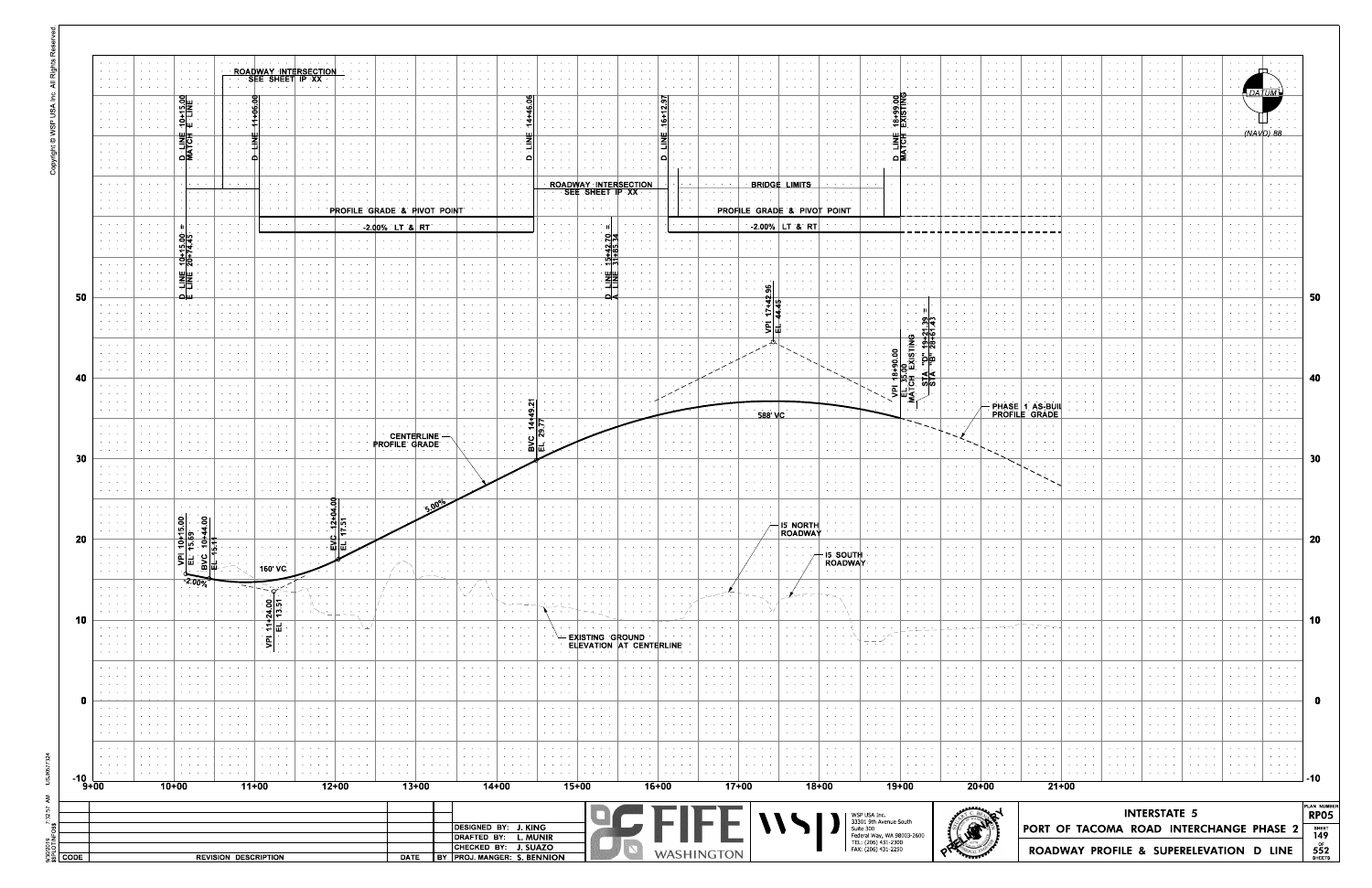|          | $\mathcal{A}=\mathcal{A}=\mathcal{A}=\mathcal{A}$<br><b>Service State</b><br><b>Service Control</b><br>the control of the                              | and a state of<br>.<br>$\mathbf{v} = \mathbf{v} + \mathbf{v} + \mathbf{v} + \mathbf{v} + \mathbf{v} + \mathbf{v} + \mathbf{v} + \mathbf{v} + \mathbf{v} + \mathbf{v} + \mathbf{v} + \mathbf{v} + \mathbf{v} + \mathbf{v} + \mathbf{v} + \mathbf{v} + \mathbf{v} + \mathbf{v} + \mathbf{v} + \mathbf{v} + \mathbf{v} + \mathbf{v} + \mathbf{v} + \mathbf{v} + \mathbf{v} + \mathbf{v} + \mathbf{v} + \mathbf{v} + \mathbf{v} + \mathbf{v} + \mathbf$ | <b>All Anna</b> Card<br>and a state of the                                                                               | contract and states<br>the contract of the con-                                 | $\mathcal{A}=\mathcal{A}=\mathcal{A}=\mathcal{A}$ .<br>$\cdots$<br>.                                            | contract and states<br>$\cdots$<br>$\cdots$                      | the company of the<br>the contract of the con-                                | $\alpha$ , and $\alpha$ , and $\alpha$<br>$\alpha$ , $\alpha$ , $\alpha$ , $\alpha$ , $\alpha$<br>$\cdots$<br>and a state of the | contract and service<br>the contract of the<br>$\cdots$<br>and a state of the con-                                                                                                                                                                                                                                                                                                                                                                                                               | the company of the<br>$\cdots$        | <b>Contract Contract</b><br>and a state of                           | the company of the<br>the contract of the con-<br>and a state of the state                                                            | contract and an<br>the contract of the con-       | $\alpha$ , $\alpha$ , $\alpha$ , $\alpha$ , $\alpha$<br>$\cdots$<br>$\mathbf{r} = \mathbf{r} + \mathbf{r} + \mathbf{r} + \mathbf{r} + \mathbf{r} + \mathbf{r} + \mathbf{r} + \mathbf{r} + \mathbf{r} + \mathbf{r} + \mathbf{r} + \mathbf{r} + \mathbf{r} + \mathbf{r} + \mathbf{r} + \mathbf{r} + \mathbf{r} + \mathbf{r} + \mathbf{r} + \mathbf{r} + \mathbf{r} + \mathbf{r} + \mathbf{r} + \mathbf{r} + \mathbf{r} + \mathbf{r} + \mathbf{r} + \mathbf{r} + \mathbf{r} + \mathbf{r} + \mathbf$ | <b>Service Control</b><br>the contract of the con-               | contract and an<br>the contract of the con-                                                   | and a state of<br>and a state of                         | <b>Service Control</b><br><b>Service Control</b>                                                                                                                                                                                                                                                                                                                                                                             | contract and an<br>the contract of the con-          | <b>All Angeles</b><br>.<br>and a state of                                                                                                                                                                                                                                                                                                                                                                                    | and the company<br>the company of the company                                                                                                                                                                                                                                                                                                                                                                                | $\mathcal{A}(\mathcal{A})$ , and $\mathcal{A}(\mathcal{A})$ , and<br>the company of the company | $\mathbf{A}=\mathbf{A}+\mathbf{A}+\mathbf{A}+\mathbf{A}$<br>and the control<br><b>All Contracts</b> | <b>Contract Contract</b><br>the company of the company                                                                                                                                                                                                                                                                                                                                                                                                                                                      | ROADWAY INTERSECTION<br>SEE SHEET IP XX<br>$\cdot$ $\cdot$ $\cdot$ $\cdot$                                                                                                                     | All Annual<br><b>All All Angel</b>                                                                                                                 | .                                                                |                                    |                                                                                                                    |                          |
|----------|--------------------------------------------------------------------------------------------------------------------------------------------------------|-----------------------------------------------------------------------------------------------------------------------------------------------------------------------------------------------------------------------------------------------------------------------------------------------------------------------------------------------------------------------------------------------------------------------------------------------------|--------------------------------------------------------------------------------------------------------------------------|---------------------------------------------------------------------------------|-----------------------------------------------------------------------------------------------------------------|------------------------------------------------------------------|-------------------------------------------------------------------------------|----------------------------------------------------------------------------------------------------------------------------------|--------------------------------------------------------------------------------------------------------------------------------------------------------------------------------------------------------------------------------------------------------------------------------------------------------------------------------------------------------------------------------------------------------------------------------------------------------------------------------------------------|---------------------------------------|----------------------------------------------------------------------|---------------------------------------------------------------------------------------------------------------------------------------|---------------------------------------------------|--------------------------------------------------------------------------------------------------------------------------------------------------------------------------------------------------------------------------------------------------------------------------------------------------------------------------------------------------------------------------------------------------------------------------------------------------------------------------------------------------|------------------------------------------------------------------|-----------------------------------------------------------------------------------------------|----------------------------------------------------------|------------------------------------------------------------------------------------------------------------------------------------------------------------------------------------------------------------------------------------------------------------------------------------------------------------------------------------------------------------------------------------------------------------------------------|------------------------------------------------------|------------------------------------------------------------------------------------------------------------------------------------------------------------------------------------------------------------------------------------------------------------------------------------------------------------------------------------------------------------------------------------------------------------------------------|------------------------------------------------------------------------------------------------------------------------------------------------------------------------------------------------------------------------------------------------------------------------------------------------------------------------------------------------------------------------------------------------------------------------------|-------------------------------------------------------------------------------------------------|-----------------------------------------------------------------------------------------------------|-------------------------------------------------------------------------------------------------------------------------------------------------------------------------------------------------------------------------------------------------------------------------------------------------------------------------------------------------------------------------------------------------------------------------------------------------------------------------------------------------------------|------------------------------------------------------------------------------------------------------------------------------------------------------------------------------------------------|----------------------------------------------------------------------------------------------------------------------------------------------------|------------------------------------------------------------------|------------------------------------|--------------------------------------------------------------------------------------------------------------------|--------------------------|
|          | $\mathcal{A}=\mathcal{A}=\mathcal{A}$ .<br>$\mathcal{A}=\mathcal{A}=\mathcal{A}$ .<br><b>Contract Contract</b>                                         | <b>Contract Contract</b><br>.<br>.                                                                                                                                                                                                                                                                                                                                                                                                                  | $\alpha$ , $\alpha$ , $\alpha$ , $\alpha$ , $\alpha$ , $\alpha$                                                          | <b>Service Control</b>                                                          | <b>Contract Advised</b>                                                                                         | $\mathbf{a} = \mathbf{a} + \mathbf{a} + \mathbf{a} + \mathbf{a}$ | $\mathbf{A}=\mathbf{A}+\mathbf{A}+\mathbf{A}$                                 | $\mathbf{a} = \mathbf{a} + \mathbf{a} + \mathbf{a} + \mathbf{a}$                                                                 | $\alpha$ , $\alpha$ , $\alpha$ , $\alpha$ , $\alpha$<br>$\mathbf{v} = \mathbf{v} + \mathbf{v} + \mathbf{v} + \mathbf{v}$<br>$\cdots$                                                                                                                                                                                                                                                                                                                                                             | <b>Service</b> State                  | $\sim$ $\sim$ $\sim$<br>$\omega$                                     | $\alpha$ , $\alpha$ , $\alpha$ , $\alpha$ , $\alpha$<br><b>All Angeles</b><br>$\cdots$                                                | <b>All Angeles</b>                                | $\mathbf{a} = \mathbf{a} + \mathbf{a} + \mathbf{a} + \mathbf{a}$                                                                                                                                                                                                                                                                                                                                                                                                                                 | $\mathbf{a} = \mathbf{a} + \mathbf{a} + \mathbf{a} + \mathbf{a}$ | <b>Service Control</b>                                                                        |                                                          | $\mathbf{a} = \mathbf{a} + \mathbf{a} + \mathbf{a} + \mathbf{a}$                                                                                                                                                                                                                                                                                                                                                             | $\mathbf{a}$ , and $\mathbf{a}$ , and $\mathbf{a}$   | $\mathbf{a} = \mathbf{a} + \mathbf{a} + \mathbf{a}$                                                                                                                                                                                                                                                                                                                                                                          | All Concert Card<br>the contract of the<br>$\mathbf{r} = \mathbf{r} + \mathbf{r} + \mathbf{r} + \mathbf{r}$                                                                                                                                                                                                                                                                                                                  |                                                                                                 | $\mathbf{a} = \mathbf{a} + \mathbf{a}$ .                                                            | $\sim 10^{-1}$ km $^{-1}$<br><b>Contract Contract</b>                                                                                                                                                                                                                                                                                                                                                                                                                                                       | and a state of                                                                                                                                                                                 | $\mathbf{a} = \mathbf{a} + \mathbf{a} + \mathbf{a}$<br>All Concerts<br>$\cdots$                                                                    | $\mathbf{a} = \mathbf{a} + \mathbf{a} + \mathbf{a} + \mathbf{a}$ |                                    | DATUM\                                                                                                             |                          |
|          | <b>State State</b><br>$\mathbf{z}=(\mathbf{z}_1,\ldots,\mathbf{z}_n)$                                                                                  | $\mathbf{v} = \mathbf{v} + \mathbf{v} + \mathbf{v} + \mathbf{v} + \mathbf{v} + \mathbf{v} + \mathbf{v} + \mathbf{v} + \mathbf{v} + \mathbf{v} + \mathbf{v} + \mathbf{v} + \mathbf{v} + \mathbf{v} + \mathbf{v} + \mathbf{v} + \mathbf{v} + \mathbf{v} + \mathbf{v} + \mathbf{v} + \mathbf{v} + \mathbf{v} + \mathbf{v} + \mathbf{v} + \mathbf{v} + \mathbf{v} + \mathbf{v} + \mathbf{v} + \mathbf{v} + \mathbf{v} + \mathbf$<br><b>Contractor</b>   | and a state of the<br>$\alpha$ , $\alpha$ , $\alpha$ , $\alpha$ , $\alpha$                                               | the contract of the<br>$\mathbf{a} = \mathbf{a} + \mathbf{a}$ .                 | .                                                                                                               | $\cdots$                                                         | <b>Service</b> State                                                          | .                                                                                                                                | and a state of                                                                                                                                                                                                                                                                                                                                                                                                                                                                                   | <b>State Street</b>                   |                                                                      | <b>All All Annual</b><br>and a state                                                                                                  | the contract of the con-                          | $\mathbf{r} = \mathbf{r} + \mathbf{r} + \mathbf{r} + \mathbf{r} + \mathbf{r} + \mathbf{r} + \mathbf{r} + \mathbf{r} + \mathbf{r} + \mathbf{r} + \mathbf{r} + \mathbf{r} + \mathbf{r} + \mathbf{r} + \mathbf{r} + \mathbf{r} + \mathbf{r} + \mathbf{r} + \mathbf{r} + \mathbf{r} + \mathbf{r} + \mathbf{r} + \mathbf{r} + \mathbf{r} + \mathbf{r} + \mathbf{r} + \mathbf{r} + \mathbf{r} + \mathbf{r} + \mathbf{r} + \mathbf$                                                                     | <b>Service Control</b><br><b>Contract Contract</b>               | the company of the company of                                                                 | and a state of                                           | and a state of                                                                                                                                                                                                                                                                                                                                                                                                               | $\sim$ $\sim$ $\sim$ $\sim$                          | and a state of                                                                                                                                                                                                                                                                                                                                                                                                               | the company of the company<br><b>Contractor</b>                                                                                                                                                                                                                                                                                                                                                                              |                                                                                                 | $\mathbf{r}$ and $\mathbf{r}$                                                                       | <b>Contract Contract</b>                                                                                                                                                                                                                                                                                                                                                                                                                                                                                    |                                                                                                                                                                                                | <b>All Angeles</b><br>and a state                                                                                                                  |                                                                  |                                    | (NAVD) 88                                                                                                          |                          |
|          | $\mathcal{A}=\mathcal{A}=\mathcal{A}$ .<br>$\cdots$<br>the contract of                                                                                 | والوالواء<br>.                                                                                                                                                                                                                                                                                                                                                                                                                                      | and a state of the state                                                                                                 | the contract of the con-                                                        | .                                                                                                               | $\cdots$                                                         | $\sim$ , and $\sim$ , and $\sim$                                              | .                                                                                                                                | $\cdots$                                                                                                                                                                                                                                                                                                                                                                                                                                                                                         | the contract of the con-              | ш≥<br><b>Contract Contract Contract</b>                              | <b>Service Control</b><br>$\alpha$ , and $\alpha$ , and $\alpha$                                                                      | the company of the company                        | $\cdots$                                                                                                                                                                                                                                                                                                                                                                                                                                                                                         | the contract of the con-                                         | the contract of the con-                                                                      | and a state of                                           | $\mathbf{v} = \mathbf{v} + \mathbf{v} + \mathbf{v} + \mathbf{v} + \mathbf{v} + \mathbf{v} + \mathbf{v} + \mathbf{v} + \mathbf{v} + \mathbf{v} + \mathbf{v} + \mathbf{v} + \mathbf{v} + \mathbf{v} + \mathbf{v} + \mathbf{v} + \mathbf{v} + \mathbf{v} + \mathbf{v} + \mathbf{v} + \mathbf{v} + \mathbf{v} + \mathbf{v} + \mathbf{v} + \mathbf{v} + \mathbf{v} + \mathbf{v} + \mathbf{v} + \mathbf{v} + \mathbf{v} + \mathbf$ | the company's company's                              | and a state of                                                                                                                                                                                                                                                                                                                                                                                                               | $\mathbf{a} = \mathbf{a} + \mathbf{a} + \mathbf{a} + \mathbf{a}$<br>and a state of                                                                                                                                                                                                                                                                                                                                           | $\sim$ $\sim$                                                                                   | $\mathcal{A}=\mathcal{A}+\mathcal{A}$ .<br>$\cdots$<br><b>Service Control</b>                       | $\mathcal{A}=\mathcal{A}+\mathcal{A}$ .<br>$\sim$ $\sim$ $\sim$<br>the contract of the con-                                                                                                                                                                                                                                                                                                                                                                                                                 | and the contract of<br>and a state of                                                                                                                                                          | and the control                                                                                                                                    |                                                                  |                                    | <b>Contract Contract</b>                                                                                           |                          |
|          | $\mathcal{A}=\mathcal{A}+\mathcal{A}$ .<br>$\mathcal{A}=\mathcal{A}=\mathcal{A}$ .<br><b>Service Control</b><br><b>Service</b> State                   | <b>Contractor</b><br>.<br>.                                                                                                                                                                                                                                                                                                                                                                                                                         | $\alpha$ , $\alpha$ , $\alpha$ , $\alpha$ , $\alpha$<br>and a state of the state                                         | <b>Service State</b><br>the contract of the con-                                | e a característica<br>.                                                                                         | $\cdots$                                                         | <b>All Angels</b><br>$\cdots$                                                 | .<br>.                                                                                                                           | $\mathbf{r} = \mathbf{r} + \mathbf{r} + \mathbf{r} + \mathbf{r}$<br>$\mathbf{r} = \mathbf{r} + \mathbf{r} + \mathbf{r} + \mathbf{r} + \mathbf{r} + \mathbf{r} + \mathbf{r} + \mathbf{r} + \mathbf{r} + \mathbf{r} + \mathbf{r} + \mathbf{r} + \mathbf{r} + \mathbf{r} + \mathbf{r} + \mathbf{r} + \mathbf{r} + \mathbf{r} + \mathbf{r} + \mathbf{r} + \mathbf{r} + \mathbf{r} + \mathbf{r} + \mathbf{r} + \mathbf{r} + \mathbf{r} + \mathbf{r} + \mathbf{r} + \mathbf{r} + \mathbf{r} + \mathbf$ | and a state<br><b>Service Control</b> | $\mathbf{z} = \mathbf{z} + \mathbf{z}$<br>$\cdots$                   | $\mathbf{r}=\mathbf{r}+\mathbf{r}+\mathbf{r}+\mathbf{r}$<br>and a state of the state                                                  | and a state of<br>the company of the company      | $\begin{array}{cccccccccccccc} \bullet & \bullet & \bullet & \bullet & \bullet & \bullet & \bullet \end{array}$                                                                                                                                                                                                                                                                                                                                                                                  | and a state of                                                   | <b>Service Control</b>                                                                        |                                                          | <b>Contract Contract</b><br>.                                                                                                                                                                                                                                                                                                                                                                                                |                                                      | <b>Contract Contract</b><br>.                                                                                                                                                                                                                                                                                                                                                                                                | $\alpha$ , $\alpha$ , $\alpha$ , $\alpha$ , $\alpha$<br>the contract of the con-                                                                                                                                                                                                                                                                                                                                             | $\sim$ $\sim$<br><b>Contract Contract</b>                                                       | <b>Service Control</b><br>the company of the<br>the contract of the con-                            | .<br>and a state of                                                                                                                                                                                                                                                                                                                                                                                                                                                                                         | and a state of                                                                                                                                                                                 | All Annual<br>and the control of                                                                                                                   | $\cdots$                                                         |                                    | contract and<br>.                                                                                                  |                          |
|          | $\mathbf{z} = \mathbf{z} + \mathbf{z}$ .<br>$\mathcal{A}=\mathcal{A}=\mathcal{A}$ .<br>$\alpha$ , $\alpha$ , $\alpha$ , $\alpha$                       | <b>Contract Advised</b>                                                                                                                                                                                                                                                                                                                                                                                                                             | $\alpha$ , $\alpha$ , $\alpha$ , $\alpha$ , $\alpha$                                                                     | $\mathbf{a} = \mathbf{a} + \mathbf{a}$ .                                        |                                                                                                                 |                                                                  |                                                                               | .                                                                                                                                | $\alpha$ , $\alpha$ , $\alpha$ , $\alpha$ , $\alpha$                                                                                                                                                                                                                                                                                                                                                                                                                                             | <b>Contract Contract</b>              | .                                                                    | $\mathbf{a}=\mathbf{a}+\mathbf{a}+\mathbf{a}+\mathbf{a}$                                                                              | <b>Service Control</b><br>$\cdots$                | $\alpha$ , and $\alpha$ , and $\alpha$                                                                                                                                                                                                                                                                                                                                                                                                                                                           |                                                                  | <b>PROFILE GRADE &amp; PIVOT POINT</b><br><b>200% LT &amp; RT</b><br>the contract of the con- | $\cdots$                                                 | and a state of<br>$\cdots$                                                                                                                                                                                                                                                                                                                                                                                                   | <b>Contract Contract Avenue</b>                      | $\cdots$                                                                                                                                                                                                                                                                                                                                                                                                                     | $\alpha$ , $\alpha$ , $\alpha$ , $\alpha$ , $\alpha$<br>$\cdots$                                                                                                                                                                                                                                                                                                                                                             | $\mathbf{A}=\mathbf{A}$ .                                                                       | $\mathbf{a} = \mathbf{a} + \mathbf{a} + \mathbf{a}$ , $\mathbf{a} = \mathbf{a}$<br>.                |                                                                                                                                                                                                                                                                                                                                                                                                                                                                                                             | <b>Contract Contract</b><br>.<br>the contract of the con-<br>the contract of the                                                                                                               | and a state<br>the contract of the con-                                                                                                            |                                                                  |                                    | $\sim$ $\sim$ $\sim$                                                                                               |                          |
|          | <b>Service Control</b><br>$\mathcal{A}=\mathcal{A}=\mathcal{A}$ .                                                                                      | .<br><b>Contractor</b>                                                                                                                                                                                                                                                                                                                                                                                                                              | the company of the company<br>$\alpha$ , $\alpha$ , $\alpha$ , $\alpha$ , $\alpha$                                       | the contract of the con-<br>$\mathbf{a} = \mathbf{a} + \mathbf{a} + \mathbf{a}$ | .<br>e a ser                                                                                                    | $\cdots$                                                         | $\sim$ 100 $\sim$ 100 $\sim$<br>$\mathbf{A}=\mathbf{A}+\mathbf{A}+\mathbf{A}$ | .<br>.                                                                                                                           | $\mathbf{r} = \mathbf{r} + \mathbf{r} + \mathbf{r} + \mathbf{r} + \mathbf{r} + \mathbf{r} + \mathbf{r} + \mathbf{r} + \mathbf{r} + \mathbf{r} + \mathbf{r} + \mathbf{r} + \mathbf{r} + \mathbf{r} + \mathbf{r} + \mathbf{r} + \mathbf{r} + \mathbf{r} + \mathbf{r} + \mathbf{r} + \mathbf{r} + \mathbf{r} + \mathbf{r} + \mathbf{r} + \mathbf{r} + \mathbf{r} + \mathbf{r} + \mathbf{r} + \mathbf{r} + \mathbf{r} + \mathbf$<br>$\mathbf{r} = \mathbf{r} + \mathbf{r} + \mathbf{r} + \mathbf{r}$ | $\cdots$<br>and a state of            | and a state of the state<br>.                                        | the contract of the con-<br>and a state                                                                                               | the company of the company<br>and a state of      | and a state of the con-<br>$\begin{array}{cccccccccccccc} \bullet & \bullet & \bullet & \bullet & \bullet & \bullet & \bullet \end{array}$                                                                                                                                                                                                                                                                                                                                                       | the contract of the<br>the company's com-                        | the contract of the con-<br><b>Contract Contract Avenue</b>                                   | and a state of<br>.                                      | the contract of the con-<br>$\alpha$ , and $\alpha$ , and $\alpha$                                                                                                                                                                                                                                                                                                                                                           | the contract of the con-<br>the contract of the con- | and a state of<br>$\cdots$                                                                                                                                                                                                                                                                                                                                                                                                   | the contract of the<br>and a state of                                                                                                                                                                                                                                                                                                                                                                                        | contract the contract of<br><b>All All Angel</b>                                                | and a state of<br>$\cdots$                                                                          | ∾္ကာ<br>ທ∣ຕ                                                                                                                                                                                                                                                                                                                                                                                                                                                                                                 | $\mathcal{A}=\mathcal{A}=\mathcal{A}=\mathcal{A}$ .<br>contract and support the pro-<br>$\mathbf{a} = \mathbf{a} + \mathbf{a} + \mathbf{a}$ .<br>$\mathbf{r}=\mathbf{r}+\mathbf{r}+\mathbf{r}$ | <b>Contract Contract</b><br>$\mathbf{A} = \mathbf{A} + \mathbf{A} + \mathbf{A}$                                                                    | the company of the company<br>.                                  |                                    | and a state of<br>contractors.                                                                                     |                          |
|          | $\mathcal{A}=\mathcal{A}=\mathcal{A}$<br><b>Contract Contract</b><br><b>Service State</b>                                                              | .<br>.                                                                                                                                                                                                                                                                                                                                                                                                                                              | $\cdot$ $\cdot$ $\cdot$ $\cdot$ $\cdot$<br>$\alpha$ , and $\alpha$ , and $\alpha$                                        | $\sim$ $\sim$ $\sim$ $\sim$ $\sim$                                              | .                                                                                                               | $\cdots$                                                         | $\cdots$                                                                      | .                                                                                                                                | $\cdots$                                                                                                                                                                                                                                                                                                                                                                                                                                                                                         | $\cdots$                              |                                                                      | $\cdots$                                                                                                                              | $\mathbf{r}$ and $\mathbf{r}$ and $\mathbf{r}$    |                                                                                                                                                                                                                                                                                                                                                                                                                                                                                                  | $\cdot$ $\cdot$ $\cdot$ $\cdot$<br>$\cdots$                      | $\sim$ $\sim$ $\sim$                                                                          |                                                          | $\cdots \cdots \cdots$                                                                                                                                                                                                                                                                                                                                                                                                       |                                                      | and a state of the state of                                                                                                                                                                                                                                                                                                                                                                                                  | $\mathbf{v} = \mathbf{v} + \mathbf{v} + \mathbf{v} + \mathbf{v} + \mathbf{v} + \mathbf{v} + \mathbf{v} + \mathbf{v} + \mathbf{v} + \mathbf{v} + \mathbf{v} + \mathbf{v} + \mathbf{v} + \mathbf{v} + \mathbf{v} + \mathbf{v} + \mathbf{v} + \mathbf{v} + \mathbf{v} + \mathbf{v} + \mathbf{v} + \mathbf{v} + \mathbf{v} + \mathbf{v} + \mathbf{v} + \mathbf{v} + \mathbf{v} + \mathbf{v} + \mathbf{v} + \mathbf{v} + \mathbf$ | .                                                                                               | .                                                                                                   | -11 1 Ш<br>2≧<br>그그                                                                                                                                                                                                                                                                                                                                                                                                                                                                                         | $\mathbf{a} = \mathbf{a} + \mathbf{a}$ .<br>$\mathbf{a}$ , and $\mathbf{a}$ , and $\mathbf{a}$<br>the contract of the con-<br>$\cdot$ $\cdot$ $\cdot$ $\cdot$                                  | All Carolina Co.<br>All Annual Co<br>and a state of                                                                                                |                                                                  |                                    | .<br><b>Contract Contract</b>                                                                                      |                          |
|          | and a state<br>$\mathcal{A}=\mathcal{A}=\mathcal{A}$ .<br>$\mathbf{v} = \mathbf{v} + \mathbf{v}$ .<br><b>Service State</b>                             | <b>Contract Contract</b><br>.                                                                                                                                                                                                                                                                                                                                                                                                                       | the contract of the con-                                                                                                 | the contract of the con-                                                        | $\cdots$                                                                                                        | $\cdots$                                                         | $\alpha$ , and $\alpha$ , and $\alpha$                                        | .                                                                                                                                |                                                                                                                                                                                                                                                                                                                                                                                                                                                                                                  |                                       | $\cdots$                                                             | $\cdots$                                                                                                                              | $\sim$ , and $\sim$ , and $\sim$                  | $\cdots$                                                                                                                                                                                                                                                                                                                                                                                                                                                                                         | $\cdots$                                                         | $\sim$ , and $\sim$ , and $\sim$                                                              | and a state of                                           | and a state of the                                                                                                                                                                                                                                                                                                                                                                                                           | $\sim$ , and $\sim$ , and $\sim$                     | $\mathbf{v} = \mathbf{v} + \mathbf{v} + \mathbf{v} + \mathbf{v} + \mathbf{v} + \mathbf{v} + \mathbf{v} + \mathbf{v} + \mathbf{v} + \mathbf{v} + \mathbf{v} + \mathbf{v} + \mathbf{v} + \mathbf{v} + \mathbf{v} + \mathbf{v} + \mathbf{v} + \mathbf{v} + \mathbf{v} + \mathbf{v} + \mathbf{v} + \mathbf{v} + \mathbf{v} + \mathbf{v} + \mathbf{v} + \mathbf{v} + \mathbf{v} + \mathbf{v} + \mathbf{v} + \mathbf{v} + \mathbf$ | <b>Contract Contract</b><br>$\alpha$ , and $\alpha$ , and $\alpha$                                                                                                                                                                                                                                                                                                                                                           | <b>Contract Contract</b><br>$\alpha$ , and $\alpha$ , and $\alpha$                              | .                                                                                                   | <b>All Angeles</b><br><b>All Angeles</b><br>and a state of                                                                                                                                                                                                                                                                                                                                                                                                                                                  | $\begin{array}{cccccccccccccc} \bullet & \bullet & \bullet & \bullet & \bullet & \bullet & \bullet \end{array}$<br>.                                                                           | contractors.<br>$\cdots$<br>and a state of                                                                                                         |                                                                  |                                    | <b>Contract Contract</b><br>and a state of                                                                         |                          |
|          | $\alpha = \alpha + \alpha$ .<br>$\mathcal{A}=\mathcal{A}=\mathcal{A}$ .<br>$\cdots$                                                                    | <b>Contract Advised</b><br>.                                                                                                                                                                                                                                                                                                                                                                                                                        | and a state of                                                                                                           | $\mathbf{a} = \mathbf{a} + \mathbf{a} + \mathbf{a}$                             | .<br>.                                                                                                          |                                                                  |                                                                               | .                                                                                                                                | and a state of                                                                                                                                                                                                                                                                                                                                                                                                                                                                                   |                                       |                                                                      |                                                                                                                                       |                                                   |                                                                                                                                                                                                                                                                                                                                                                                                                                                                                                  | and a state                                                      |                                                                                               |                                                          |                                                                                                                                                                                                                                                                                                                                                                                                                              |                                                      |                                                                                                                                                                                                                                                                                                                                                                                                                              | and a state                                                                                                                                                                                                                                                                                                                                                                                                                  |                                                                                                 |                                                                                                     | and a state                                                                                                                                                                                                                                                                                                                                                                                                                                                                                                 |                                                                                                                                                                                                | and a state<br>$\cdots$                                                                                                                            |                                                                  |                                    |                                                                                                                    |                          |
|          | <b>Service State</b><br>$\mathcal{A}=\mathcal{A}=\mathcal{A}$                                                                                          | .<br><b>Contract Advised</b>                                                                                                                                                                                                                                                                                                                                                                                                                        | $\alpha$ , and $\alpha$ , and $\alpha$                                                                                   | the contract of the con-<br><b>Service State</b>                                | $\cdots$                                                                                                        | $\cdots$                                                         | the contract of the con-                                                      | .<br>.                                                                                                                           | $\cdots$<br>and a state of                                                                                                                                                                                                                                                                                                                                                                                                                                                                       | the contract of the con-              | $\cdots$                                                             | $\cdots$                                                                                                                              | $\cdots$                                          | $\cdots$                                                                                                                                                                                                                                                                                                                                                                                                                                                                                         | $\cdots$                                                         | the contract of the con-                                                                      | and a state of the                                       | and a state of the                                                                                                                                                                                                                                                                                                                                                                                                           | $\sim$ $\sim$ $\sim$ $\sim$                          | and a state of<br><b>Contract Contract</b>                                                                                                                                                                                                                                                                                                                                                                                   | $\alpha$ , and $\alpha$ , and $\alpha$<br>and a state                                                                                                                                                                                                                                                                                                                                                                        | contract and a series                                                                           | .                                                                                                   | and a state of<br><b>Contract Contract</b>                                                                                                                                                                                                                                                                                                                                                                                                                                                                  | $\sim$ , and $\sim$ , and $\sim$<br>.                                                                                                                                                          | and a state of<br>and a state                                                                                                                      |                                                                  |                                    | the contract of the con-<br><b>Contract Advised</b>                                                                |                          |
|          | <b>Service</b> State<br><b>Contract Contract</b><br><b>Service State</b>                                                                               | .                                                                                                                                                                                                                                                                                                                                                                                                                                                   | $\alpha$ , and $\alpha$ , and $\alpha$                                                                                   | the contract of the con-                                                        | $\cdots$                                                                                                        | $\cdots$                                                         | $\sim$ $\sim$ $\sim$ $\sim$                                                   | .                                                                                                                                | $\cdots$                                                                                                                                                                                                                                                                                                                                                                                                                                                                                         | the contract of the con-              | .                                                                    | $\cdots$                                                                                                                              | $\cdots$                                          |                                                                                                                                                                                                                                                                                                                                                                                                                                                                                                  | $\cdots$                                                         | the contract of the con-                                                                      | and a state of the                                       | and a state of the                                                                                                                                                                                                                                                                                                                                                                                                           | $\sim$ $\sim$ $\sim$ $\sim$                          | and a state of                                                                                                                                                                                                                                                                                                                                                                                                               | $\alpha$ , $\alpha$ , $\alpha$ , $\alpha$ , $\alpha$<br>$\alpha$ , and $\alpha$ , and $\alpha$                                                                                                                                                                                                                                                                                                                               | contract and a series                                                                           | .                                                                                                   | and a state of                                                                                                                                                                                                                                                                                                                                                                                                                                                                                              | $\mathbf{r} = \mathbf{r} + \mathbf{r} + \mathbf{r}$ .<br>.                                                                                                                                     | and a state of                                                                                                                                     |                                                                  |                                    | <b>Service Control</b>                                                                                             |                          |
|          | <b>Service</b> State<br><b>CALL ALL ALL</b><br><b>Service</b> State<br><b>Service Control</b>                                                          | <b>Contract Contract</b><br><b>Contractor</b><br>.<br>All Concert Con-                                                                                                                                                                                                                                                                                                                                                                              | <b>Contract Contract</b><br>$\mathbf{v} = \mathbf{v} + \mathbf{v} + \mathbf{v} + \mathbf{v}$<br>the contract of the con- | $\sim$ , $\sim$ , $\sim$ , $\sim$                                               | $\cdots$<br>$\alpha$ , and $\alpha$ , and $\alpha$                                                              | <b>All All All A</b>                                             | contract and support the pro-                                                 | .<br>$\cdots$                                                                                                                    | $\cdots$<br>$\cdots$<br>$\cdots$                                                                                                                                                                                                                                                                                                                                                                                                                                                                 | contract and a series                 | $\cdots$                                                             | $\cdots$<br>$\begin{array}{cccccccccccccc} \bullet & \bullet & \bullet & \bullet & \bullet & \bullet & \bullet & \bullet \end{array}$ | the contract of the con-                          | $\cdots$                                                                                                                                                                                                                                                                                                                                                                                                                                                                                         | the company of the company                                       | contract the contract of                                                                      | and a state of                                           | and a state of the                                                                                                                                                                                                                                                                                                                                                                                                           | contract the contract of                             | $\mathbf{a} = \mathbf{a} + \mathbf{a} + \mathbf{a} + \mathbf{a}$<br>.<br>$\cdots$                                                                                                                                                                                                                                                                                                                                            | <b>Contractor</b><br><b>Contract Contract Contract</b><br>the company of the company                                                                                                                                                                                                                                                                                                                                         | <b>Contract Contract Contract</b>                                                               | $\mathbf{r} = \mathbf{r} + \mathbf{r} + \mathbf{r}$                                                 | $\mathbf{A}=\mathbf{A}+\mathbf{A}+\mathbf{A}$<br>$\mathbf{A} = \mathbf{A} + \mathbf{A} + \mathbf{A} + \mathbf{A} + \mathbf{A} + \mathbf{A} + \mathbf{A} + \mathbf{A} + \mathbf{A} + \mathbf{A} + \mathbf{A} + \mathbf{A} + \mathbf{A} + \mathbf{A} + \mathbf{A} + \mathbf{A} + \mathbf{A} + \mathbf{A} + \mathbf{A} + \mathbf{A} + \mathbf{A} + \mathbf{A} + \mathbf{A} + \mathbf{A} + \mathbf{A} + \mathbf{A} + \mathbf{A} + \mathbf{A} + \mathbf{A} + \mathbf{A} + \mathbf$<br>the company of the company | the contract of the con-<br>$\cdots$                                                                                                                                                           | <b>Contract Contract</b><br>All Annual Car<br>$\cdots$<br>the contract of the con-                                                                 | <b>All Angeles</b>                                               | $\sim$ $\sim$                      | o a co<br><b>Service State</b><br>the contract of                                                                  |                          |
| -30      | $\mathbf{a} = \mathbf{a} + \mathbf{a} + \mathbf{a}$<br>$\mathcal{A}=\mathcal{A}+\mathcal{A}+\mathcal{A}$<br><b>All Angels</b>                          | <b>Contract Contract</b><br>.                                                                                                                                                                                                                                                                                                                                                                                                                       | All Contractors<br>$\sim$ $\sim$ $\sim$ $\sim$                                                                           | $\mathbf{a} = \mathbf{a} + \mathbf{a} + \mathbf{a}$<br>$\cdots$                 | $\mathbf{r} = \mathbf{r} + \mathbf{r} + \mathbf{r}$<br>.                                                        | $\sim$ $\sim$ $\sim$ $\sim$                                      | <b>State State</b>                                                            | .<br>.                                                                                                                           | and the control                                                                                                                                                                                                                                                                                                                                                                                                                                                                                  | <b>All Angeles</b>                    |                                                                      | and a state of                                                                                                                        |                                                   | .                                                                                                                                                                                                                                                                                                                                                                                                                                                                                                | <b>Contract Contract</b><br>$\cdots$                             | <b>Contract Contract</b>                                                                      |                                                          |                                                                                                                                                                                                                                                                                                                                                                                                                              |                                                      | <b>All All And</b>                                                                                                                                                                                                                                                                                                                                                                                                           | and a state of<br>and a state of<br>All Concert of Con-                                                                                                                                                                                                                                                                                                                                                                      | <b>All All Annual</b>                                                                           | <b>All Contracts</b>                                                                                | and a state of                                                                                                                                                                                                                                                                                                                                                                                                                                                                                              | <b>All Angeles</b>                                                                                                                                                                             | and the control<br>and a state of                                                                                                                  |                                                                  | $\sim$ 10 $\sim$<br>$\overline{1}$ | $\mathcal{A}(\mathcal{A})$ , and $\mathcal{A}(\mathcal{A})$ and<br><b>Contract Contract</b><br><b>All Accounts</b> |                          |
|          | <b>All All And</b><br>$\alpha = \alpha + \alpha$ , and<br>$\mathcal{A}=\mathcal{A}=\mathcal{A}$ .                                                      | .<br>All Anna Car                                                                                                                                                                                                                                                                                                                                                                                                                                   | $\alpha$ , and $\alpha$ , and $\alpha$<br>and a state<br><b>Service State</b>                                            | the contract of the con-                                                        | $\begin{array}{cccccccccccccc} \bullet & \bullet & \bullet & \bullet & \bullet & \bullet & \bullet \end{array}$ | $\cdots$                                                         | $\mathbf{v} = \mathbf{v} + \mathbf{v} + \mathbf{v}$                           | .                                                                                                                                | $\cdots$                                                                                                                                                                                                                                                                                                                                                                                                                                                                                         | $\cdots$                              | .                                                                    | $\cdots \qquad \cdots \qquad \qquad \cdots$<br>.<br><b>Service Control</b>                                                            |                                                   | ଞା<br>D.                                                                                                                                                                                                                                                                                                                                                                                                                                                                                         | <b>Service Control</b><br>and a state                            | contract the contract of<br>the contract of the con-                                          | $\mathbf{r} = \mathbf{r} + \mathbf{r} + \mathbf{r}$<br>읭 | $\mathbf{r} = \mathbf{r} + \mathbf{r} + \mathbf{r} + \mathbf{r}$<br>$\bullet$                                                                                                                                                                                                                                                                                                                                                | $\sim$ $\sim$ $\sim$ $\sim$                          | $\cdots$                                                                                                                                                                                                                                                                                                                                                                                                                     | $\begin{array}{cccccccccccccc} \bullet & \bullet & \bullet & \bullet & \bullet & \bullet & \bullet & \bullet \end{array}$<br>and a state<br><b>Contractor</b>                                                                                                                                                                                                                                                                | $\cdots$<br>the company of the company                                                          | .<br>$\circ$<br>$\sim$ 100 $\sim$ 100 $\sim$                                                        | <b>Service Control</b><br><b>Contract Contract</b>                                                                                                                                                                                                                                                                                                                                                                                                                                                          | $\cdot$ $\cdot$ $\cdot$ $\cdot$<br>.<br>and a state of                                                                                                                                         | $\mathbf{a} = \mathbf{a} + \mathbf{a} + \mathbf{a} + \mathbf{a}$<br>$\mathbf{r} = \mathbf{r} + \mathbf{r}$ .<br>$\sim$<br><b>Contract Contract</b> | and the company                                                  |                                    | the company of the com-                                                                                            |                          |
| 20       | <b>Service Control</b>                                                                                                                                 |                                                                                                                                                                                                                                                                                                                                                                                                                                                     |                                                                                                                          |                                                                                 |                                                                                                                 |                                                                  |                                                                               |                                                                                                                                  |                                                                                                                                                                                                                                                                                                                                                                                                                                                                                                  |                                       |                                                                      |                                                                                                                                       | ၂၈၈                                               |                                                                                                                                                                                                                                                                                                                                                                                                                                                                                                  | ႜ <u>ႜ</u> ၜူ ႜ<br>$\sim$<br>취                                   |                                                                                               | $\bullet$                                                |                                                                                                                                                                                                                                                                                                                                                                                                                              |                                                      | $\sim$ $ \sim$<br>$rac{15}{155}$                                                                                                                                                                                                                                                                                                                                                                                             | the contract of the                                                                                                                                                                                                                                                                                                                                                                                                          |                                                                                                 |                                                                                                     |                                                                                                                                                                                                                                                                                                                                                                                                                                                                                                             |                                                                                                                                                                                                | $\sim$ $\sim$ $\sim$ $\sim$                                                                                                                        | ທ∣ດ∗                                                             |                                    |                                                                                                                    | 20                       |
|          | e contrato<br><b>All Andre</b><br>$\mathbf{z} = \mathbf{z} + \mathbf{z}$<br>$\mathbf{v} = \mathbf{v} + \mathbf{v}$ .                                   |                                                                                                                                                                                                                                                                                                                                                                                                                                                     |                                                                                                                          |                                                                                 |                                                                                                                 |                                                                  |                                                                               |                                                                                                                                  |                                                                                                                                                                                                                                                                                                                                                                                                                                                                                                  |                                       |                                                                      | 120'VC                                                                                                                                | 왕군                                                | $\frac{1}{2}$                                                                                                                                                                                                                                                                                                                                                                                                                                                                                    | $\overline{\epsilon}$ at                                         |                                                                                               | $rac{1}{2}$<br>EL 1575<br>-0.40%                         | $\frac{BVC}{EL}$ 15.55                                                                                                                                                                                                                                                                                                                                                                                                       | <b>Contract Contract</b><br>120' VC                  | 훳                                                                                                                                                                                                                                                                                                                                                                                                                            |                                                                                                                                                                                                                                                                                                                                                                                                                              | 0.40%                                                                                           |                                                                                                     | 꾕                                                                                                                                                                                                                                                                                                                                                                                                                                                                                                           |                                                                                                                                                                                                |                                                                                                                                                    | ங்<br>⋝⋓                                                         |                                    | $\mathbf{r} = \mathbf{r} + \mathbf{r} + \mathbf{r}$                                                                |                          |
|          | $\alpha = \alpha + \beta$ , $\alpha$<br>$\mathcal{A}=\mathcal{A}=\mathcal{A}$<br>$\mathbf{a} = \mathbf{a} + \mathbf{b}$                                | .                                                                                                                                                                                                                                                                                                                                                                                                                                                   |                                                                                                                          |                                                                                 |                                                                                                                 |                                                                  |                                                                               |                                                                                                                                  |                                                                                                                                                                                                                                                                                                                                                                                                                                                                                                  |                                       | 0,40%                                                                | <u> ခ</u> ုဒ္က                                                                                                                        | 1.10%                                             |                                                                                                                                                                                                                                                                                                                                                                                                                                                                                                  | 180'VC                                                           |                                                                                               |                                                          |                                                                                                                                                                                                                                                                                                                                                                                                                              | 18일                                                  |                                                                                                                                                                                                                                                                                                                                                                                                                              |                                                                                                                                                                                                                                                                                                                                                                                                                              |                                                                                                 | <b>CENTERLINE</b>                                                                                   |                                                                                                                                                                                                                                                                                                                                                                                                                                                                                                             |                                                                                                                                                                                                |                                                                                                                                                    | 400 VC                                                           |                                    |                                                                                                                    |                          |
| -10      | $\mathbf{r} = \mathbf{r} + \mathbf{r}$<br>$\mathbf{r}=(\mathbf{r}_1,\ldots,\mathbf{r}_n)$<br>$\mathbf{r} = \mathbf{r} + \mathbf{r}$                    | <b>Contract Contract Contract</b>                                                                                                                                                                                                                                                                                                                                                                                                                   |                                                                                                                          |                                                                                 | ELEVATION AT CENTERLINE                                                                                         | <b>EXISTING GROUND</b>                                           |                                                                               |                                                                                                                                  |                                                                                                                                                                                                                                                                                                                                                                                                                                                                                                  |                                       |                                                                      | $\frac{3+68}{1}$<br>롸                                                                                                                 | <b>All Accessible</b><br><b>Contract Contract</b> |                                                                                                                                                                                                                                                                                                                                                                                                                                                                                                  | $\sim$ 100 $\sim$ 100 $\sim$                                     |                                                                                               |                                                          |                                                                                                                                                                                                                                                                                                                                                                                                                              | ā.                                                   |                                                                                                                                                                                                                                                                                                                                                                                                                              | and a state                                                                                                                                                                                                                                                                                                                                                                                                                  |                                                                                                 | PROFILE GRADE                                                                                       |                                                                                                                                                                                                                                                                                                                                                                                                                                                                                                             |                                                                                                                                                                                                | contractors.                                                                                                                                       |                                                                  |                                    | contract and<br><b>Contractor</b>                                                                                  | 10                       |
|          | $\cdots$<br>$\mathbf{z} = \mathbf{z} + \mathbf{z} + \mathbf{z}$<br>$\sigma_{\rm{eff}}$ , $\sigma_{\rm{eff}}$ , $\sigma_{\rm{eff}}$                     | <b>Contractor</b>                                                                                                                                                                                                                                                                                                                                                                                                                                   | .<br>.                                                                                                                   |                                                                                 |                                                                                                                 |                                                                  |                                                                               | <b>Contract Contract Contract</b>                                                                                                | <b>Contract Contract</b>                                                                                                                                                                                                                                                                                                                                                                                                                                                                         | $\cdots$                              |                                                                      |                                                                                                                                       |                                                   |                                                                                                                                                                                                                                                                                                                                                                                                                                                                                                  |                                                                  |                                                                                               |                                                          |                                                                                                                                                                                                                                                                                                                                                                                                                              |                                                      | <b>Contract Contract</b>                                                                                                                                                                                                                                                                                                                                                                                                     | <b>Contract Contract</b>                                                                                                                                                                                                                                                                                                                                                                                                     |                                                                                                 |                                                                                                     | <b>Contract Ave</b>                                                                                                                                                                                                                                                                                                                                                                                                                                                                                         |                                                                                                                                                                                                | .<br><b>Contract</b>                                                                                                                               |                                                                  |                                    |                                                                                                                    |                          |
|          | $\alpha = \alpha + \beta$ .<br>.                                                                                                                       |                                                                                                                                                                                                                                                                                                                                                                                                                                                     |                                                                                                                          |                                                                                 |                                                                                                                 |                                                                  |                                                                               |                                                                                                                                  |                                                                                                                                                                                                                                                                                                                                                                                                                                                                                                  |                                       |                                                                      |                                                                                                                                       |                                                   |                                                                                                                                                                                                                                                                                                                                                                                                                                                                                                  |                                                                  |                                                                                               |                                                          |                                                                                                                                                                                                                                                                                                                                                                                                                              |                                                      |                                                                                                                                                                                                                                                                                                                                                                                                                              | <b>Contract Contract</b>                                                                                                                                                                                                                                                                                                                                                                                                     |                                                                                                 |                                                                                                     |                                                                                                                                                                                                                                                                                                                                                                                                                                                                                                             |                                                                                                                                                                                                | .                                                                                                                                                  |                                                                  |                                    |                                                                                                                    |                          |
|          | <b>Contract</b><br><b>All Andre</b><br>$\cdots$                                                                                                        | <b>Contract Contract Contract</b>                                                                                                                                                                                                                                                                                                                                                                                                                   |                                                                                                                          |                                                                                 |                                                                                                                 |                                                                  |                                                                               |                                                                                                                                  |                                                                                                                                                                                                                                                                                                                                                                                                                                                                                                  |                                       |                                                                      |                                                                                                                                       |                                                   |                                                                                                                                                                                                                                                                                                                                                                                                                                                                                                  |                                                                  |                                                                                               |                                                          |                                                                                                                                                                                                                                                                                                                                                                                                                              |                                                      |                                                                                                                                                                                                                                                                                                                                                                                                                              |                                                                                                                                                                                                                                                                                                                                                                                                                              |                                                                                                 |                                                                                                     |                                                                                                                                                                                                                                                                                                                                                                                                                                                                                                             |                                                                                                                                                                                                | <b>Contract</b>                                                                                                                                    |                                                                  |                                    | <b>Contractor</b>                                                                                                  |                          |
|          | $\mathbf{r} = \mathbf{r} + \mathbf{r}$<br>$\sigma_{\rm{eff}}$ , $\sigma_{\rm{eff}}$ , $\sigma_{\rm{eff}}$<br>$\alpha$ , $\alpha$ , $\alpha$ , $\alpha$ | .                                                                                                                                                                                                                                                                                                                                                                                                                                                   | .                                                                                                                        | .                                                                               |                                                                                                                 | <b>All Angeles</b>                                               | .                                                                             | <b>Contract Contract</b>                                                                                                         | .                                                                                                                                                                                                                                                                                                                                                                                                                                                                                                |                                       |                                                                      |                                                                                                                                       |                                                   |                                                                                                                                                                                                                                                                                                                                                                                                                                                                                                  |                                                                  |                                                                                               |                                                          |                                                                                                                                                                                                                                                                                                                                                                                                                              |                                                      |                                                                                                                                                                                                                                                                                                                                                                                                                              | <b>Contract Contract</b><br><b>Contractor</b>                                                                                                                                                                                                                                                                                                                                                                                |                                                                                                 |                                                                                                     | <b>Contract Contract</b>                                                                                                                                                                                                                                                                                                                                                                                                                                                                                    |                                                                                                                                                                                                | contact and<br>contract                                                                                                                            |                                                                  |                                    |                                                                                                                    |                          |
| $-19+00$ | $\mathbf{a} = \mathbf{a} + \mathbf{a}$                                                                                                                 | $5+00$                                                                                                                                                                                                                                                                                                                                                                                                                                              |                                                                                                                          |                                                                                 | $6 + 00$                                                                                                        |                                                                  | $7+00$                                                                        |                                                                                                                                  | $8 + 00$                                                                                                                                                                                                                                                                                                                                                                                                                                                                                         |                                       | $9+00$                                                               |                                                                                                                                       | $10+00$                                           |                                                                                                                                                                                                                                                                                                                                                                                                                                                                                                  | $11+00$                                                          |                                                                                               | $12+00$                                                  | $13+00$                                                                                                                                                                                                                                                                                                                                                                                                                      |                                                      | $14+00$                                                                                                                                                                                                                                                                                                                                                                                                                      |                                                                                                                                                                                                                                                                                                                                                                                                                              |                                                                                                 | $15+00$                                                                                             | $16+00$                                                                                                                                                                                                                                                                                                                                                                                                                                                                                                     |                                                                                                                                                                                                | $17+00$                                                                                                                                            |                                                                  | $18+00$                            | <b>All Angeles</b>                                                                                                 | $-10$                    |
|          |                                                                                                                                                        |                                                                                                                                                                                                                                                                                                                                                                                                                                                     |                                                                                                                          |                                                                                 |                                                                                                                 |                                                                  |                                                                               |                                                                                                                                  |                                                                                                                                                                                                                                                                                                                                                                                                                                                                                                  |                                       |                                                                      |                                                                                                                                       |                                                   |                                                                                                                                                                                                                                                                                                                                                                                                                                                                                                  |                                                                  |                                                                                               |                                                          |                                                                                                                                                                                                                                                                                                                                                                                                                              |                                                      |                                                                                                                                                                                                                                                                                                                                                                                                                              |                                                                                                                                                                                                                                                                                                                                                                                                                              |                                                                                                 |                                                                                                     |                                                                                                                                                                                                                                                                                                                                                                                                                                                                                                             |                                                                                                                                                                                                | <b>INTERSTATE 5</b>                                                                                                                                |                                                                  |                                    |                                                                                                                    | PLAN NUMBER<br>RPO6      |
|          |                                                                                                                                                        |                                                                                                                                                                                                                                                                                                                                                                                                                                                     |                                                                                                                          |                                                                                 |                                                                                                                 |                                                                  |                                                                               |                                                                                                                                  |                                                                                                                                                                                                                                                                                                                                                                                                                                                                                                  |                                       | DESIGNED BY: J. KING<br>DRAFTED BY: L. MUNIR<br>CHECKED BY: J. SUAZO |                                                                                                                                       |                                                   |                                                                                                                                                                                                                                                                                                                                                                                                                                                                                                  |                                                                  |                                                                                               |                                                          |                                                                                                                                                                                                                                                                                                                                                                                                                              |                                                      | WSP USA Inc.<br>33301 9th Avenue South<br>Suite 300<br>Federal Way, WA 98003-2600<br>TEL: (206) 431-2300<br>FAX: (206) 431-2250                                                                                                                                                                                                                                                                                              |                                                                                                                                                                                                                                                                                                                                                                                                                              |                                                                                                 | <b>RAN</b>                                                                                          |                                                                                                                                                                                                                                                                                                                                                                                                                                                                                                             | PORT OF TACOMA ROAD INTERCHANGE PHASE 2<br>ROADWAY PROFILE & SUPERELEVATION E LINE                                                                                                             |                                                                                                                                                    |                                                                  |                                    |                                                                                                                    | $rac{\text{SHEET}}{150}$ |
| CODE     |                                                                                                                                                        |                                                                                                                                                                                                                                                                                                                                                                                                                                                     |                                                                                                                          | <b>REVISION DESCRIPTION</b>                                                     |                                                                                                                 |                                                                  |                                                                               |                                                                                                                                  | <b>DATE</b>                                                                                                                                                                                                                                                                                                                                                                                                                                                                                      | BY PROJ. MANGER: S. BENNION           |                                                                      |                                                                                                                                       |                                                   |                                                                                                                                                                                                                                                                                                                                                                                                                                                                                                  |                                                                  | WASHINGTON                                                                                    |                                                          |                                                                                                                                                                                                                                                                                                                                                                                                                              |                                                      |                                                                                                                                                                                                                                                                                                                                                                                                                              |                                                                                                                                                                                                                                                                                                                                                                                                                              |                                                                                                 |                                                                                                     |                                                                                                                                                                                                                                                                                                                                                                                                                                                                                                             |                                                                                                                                                                                                |                                                                                                                                                    |                                                                  |                                    |                                                                                                                    | $552_\mathtt{sheets}$    |